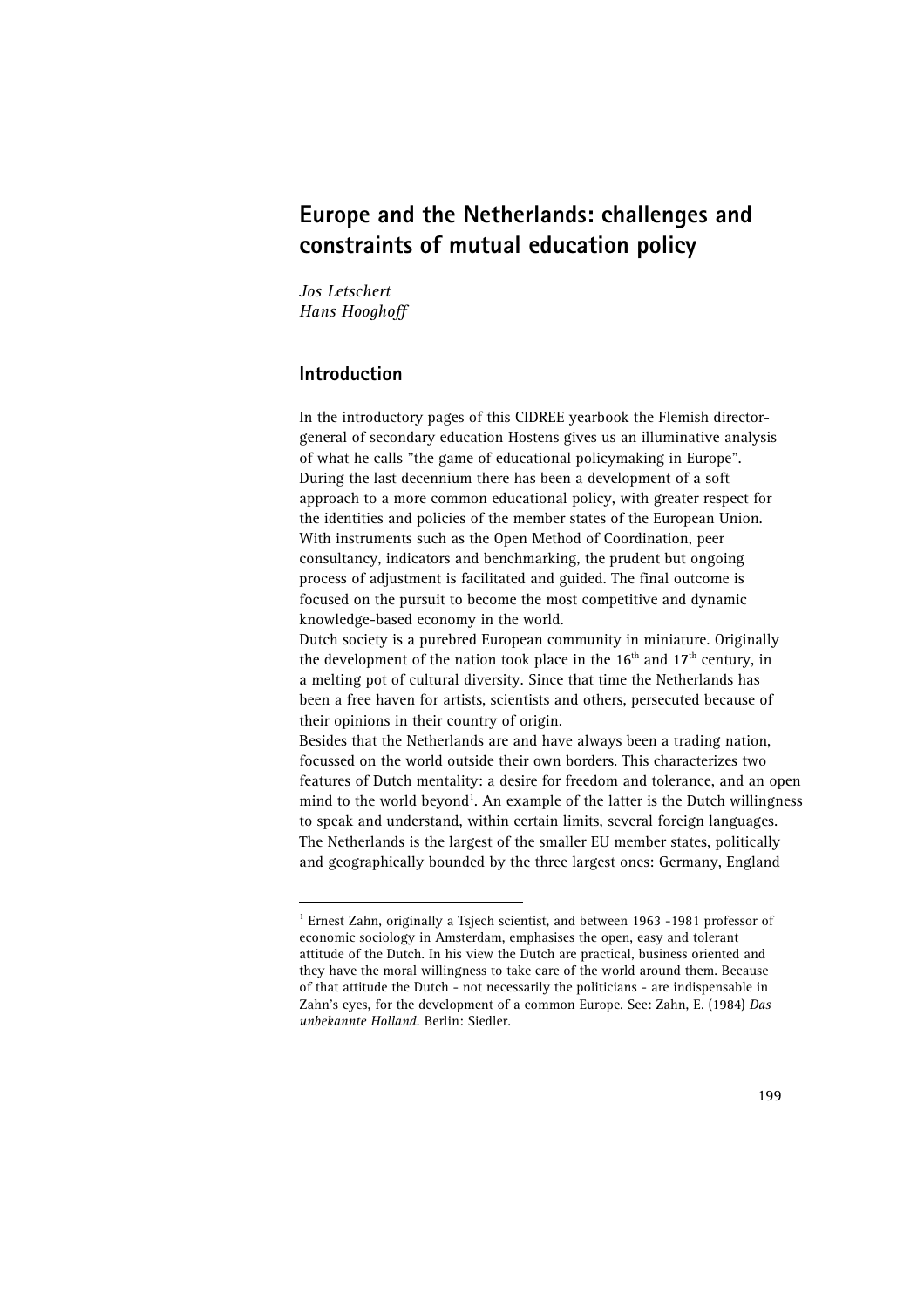and France. If the Dutch want to maintain pace with these others, then there is only one prescription: that of ensuring that the quality of our input of expertise into the educational sector can literally be understood. (It is a wellknown fact that English as a world language is spoken by 47% of the EU citizens, German by 32% and French 27%. In contrast, Dutch is spoken by only 7% of EU citizens).

Education should prepare young people for a useful and social function in their future life situations. They will live in a world with fading borders and this certainly applies to Europe. Over the last few years a substantial impetus has been given to the internationalisation of Dutch education by cross border cooperation with neighbouring countries and by the possibilities offered by major community programmes, such as the Socrates and Leonardo projects. In addition, or even better, in relationship with this cooperation, there is a national innovation policy, aimed at structural inclusion of cross curricular themes, such as the European and international dimension, in the regular school curriculum and in teacher training programmes. So, Europe is on the agenda of Dutch education policy, but how open will Europe be to the features of Dutch education? Will Europe offer wider perspectives for further development, or will it be in the final analysis a straightjacket?

In this essay we look at the interpretation of quality development and quality assurance in Dutch education from the perspective of the features that characterize Dutch mentality (sensitivity to freedom, tolerance and respect for the identity and traditions of others). In doing so, we keep in mind the growing tendency towards more autonomy and ownership at the school level, and the consequences of this decentralisation process for a common European education policy. We especially look at the role and position of the curriculum and curriculum development within the processes of change. We elaborate one of the many change processes occurring in Dutch education today. In this case we look closely at the effects of a five-year innovation in upper secondary education.

## **The system**

The Netherlands have, like other European nations, a sophisticated system of education that starts with a continuous period of eight years of primary education. Since 1985 the separated system of nursery education and primary has been integrated into a new system of primary education. Formal compulsory education starts at the age of five, and there has been a debate to bring this age down to four, since almost all children attend primary school as from this age. Dutch primary education is obligatory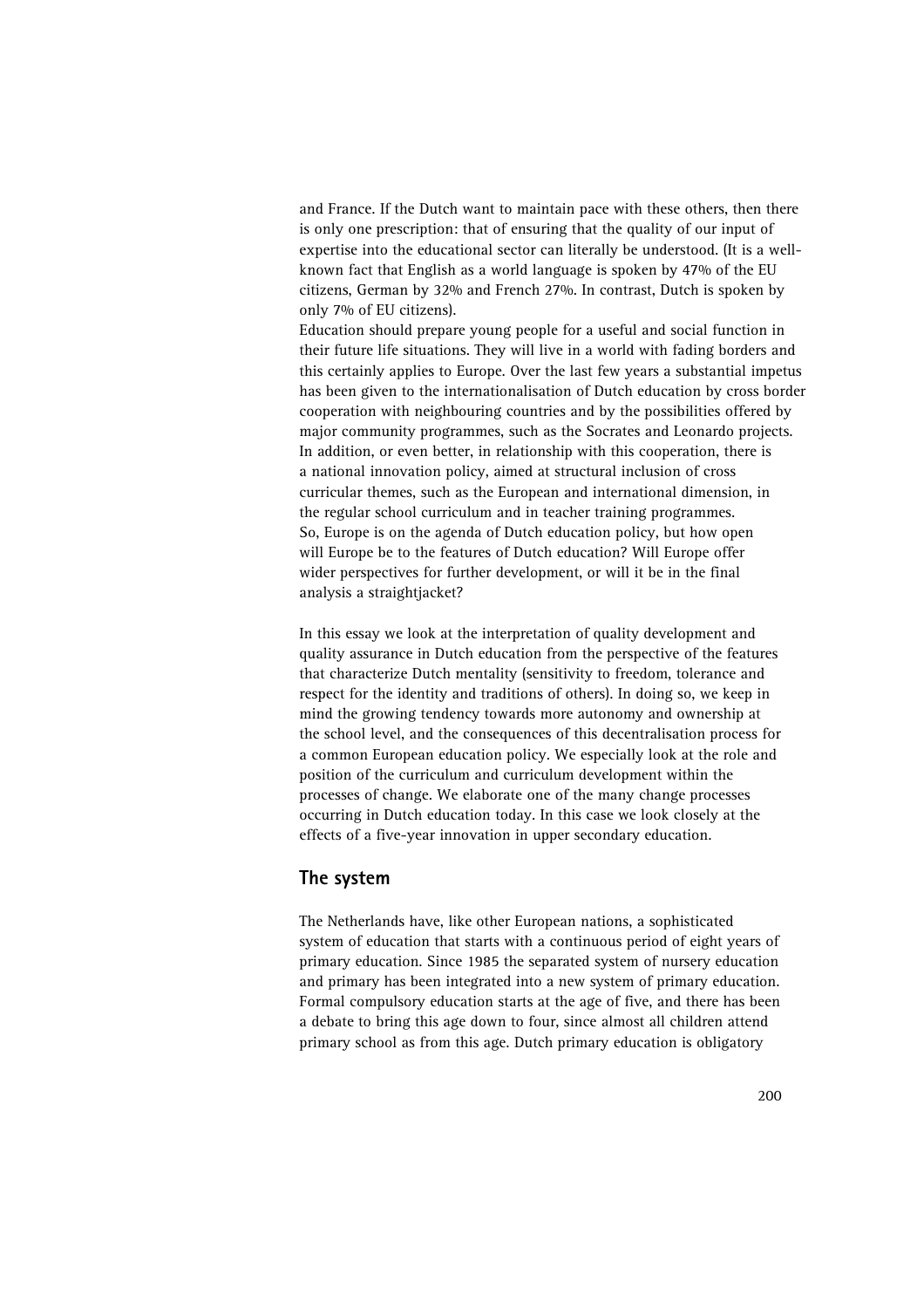for all children. All children, including those with behavioural or learning problems, are accepted at regular primary schools. For children with highly specific needs, such as those with serious mental or physical handicaps, there are separate, special schools. Before primary education different types of day-care and pre-schooling are available, most of which operate on a private base.

After primary school, most pupils go on to pre-vocational secondary education (vmbo), to general secondary education (havo), or preuniversity education (vwo). These three types of education start with a period of common basic education. Pre-vocational secondary education was introduced in 1999. It takes four years and is mainly intended to be a preparation for upper secondary vocational education. General secondary education takes five years and is mainly meant to be a preparation for higher professional education. Pre-university education takes six years and is a preparation for university. All levels have four subject combinations (profiles). Besides that there is a segment of the pupil population that lacks the ability to obtain a qualification. There is a special form of employment-oriented training for them. Compulsory education lasts until the end of the school year in which students reach the age of sixteen.

# **Freedom as a feature**

The Dutch educational system provides wide ranging freedoms for schools. Citizens have the freedom and right to set up schools based on their religious conviction, social principles, or their educational or pedagogical views and preferences. As a result there is a wide range of schools in the Netherlands from which parents can make a choice for their children. When the foundation requirements have been met - an important criterion being the minimum number of children attending the school - schools are entitled to equal funding by the government. In comparison with many other countries, schools in the Netherlands have a wide range of freedom concerning educational content and the pedagogic and didactic approach. Schools have room for their own educational concept, they have their own educational policy, they choose their own teaching resources, and they distribute the school hours as they see fit.

The government's limit to interfere with the content of education through central regulations has its origins in article 23 of the Constitution. In this article the freedom of education is guaranteed. Although this article was introduced in 1917, the Dutch people are still very much attached to this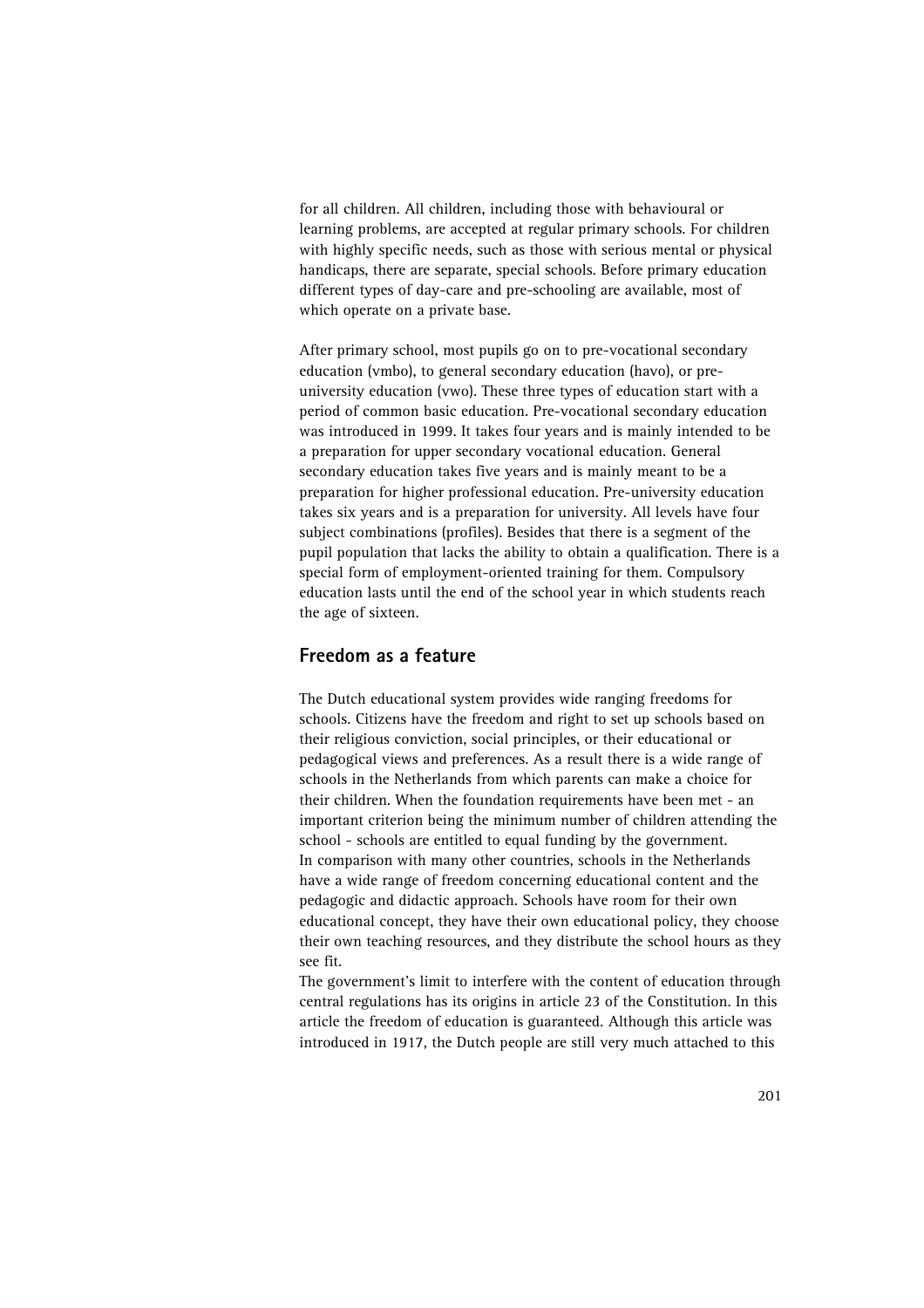freedom with respect to founding schools and support organisations. However, the Netherlands are not the only nation with a sophisticated respect for freedom in education. Together with Belgium, Austria, Denmark, England and Wales and New Zealand, the Dutch belong to a group of countries that allows above average freedom at the meso-level (De Groof & Glenn, 2002).

# **Curricular aims and content**

In light of the freedom of education, it is hardly surprising that the central regulations regarding curricular content are modest. The Primary Education Act for instance, regulates only a few guidelines for content and the organisation of education. Subjects and areas of attention mentioned include arithmetic, language, history and geography, art education and sensory and physical development. However, what should be taught in those subjects or areas of attention is not indicated in this Act. Neither is there legislation with respect to the time to be devoted to each of the subjects.

Much is left to the school itself and to writers and publishers of textbooks and other educational resources. The freedom with respect to the content has been curtailed since 1993, when core objectives were introduced. Core objectives describe the outline of what each school must offer its pupils. In 1998 the core objectives were revised. At this very moment the third generation of core objectives is under construction for primary education and for basic education. There is a trend to formulate the objectives even more globally than in previous years. The objectives can be considered as an articulation of the intentions of society regarding the nature and content of the school, rather than as a detailed programme of study. There is also a tendency to formulate the core objectives under wider headings. In the current format of description the subject structure has disappeared and is restructured in a model of learning areas.

In secondary education there are timetables and regulations with respect to examinations. Freedom is much more limited than in primary education. However, for the whole system it is true that what has been formally laid down by law - and often in minute detail -, concerns the conditions under which education takes place and the issues concerning funding.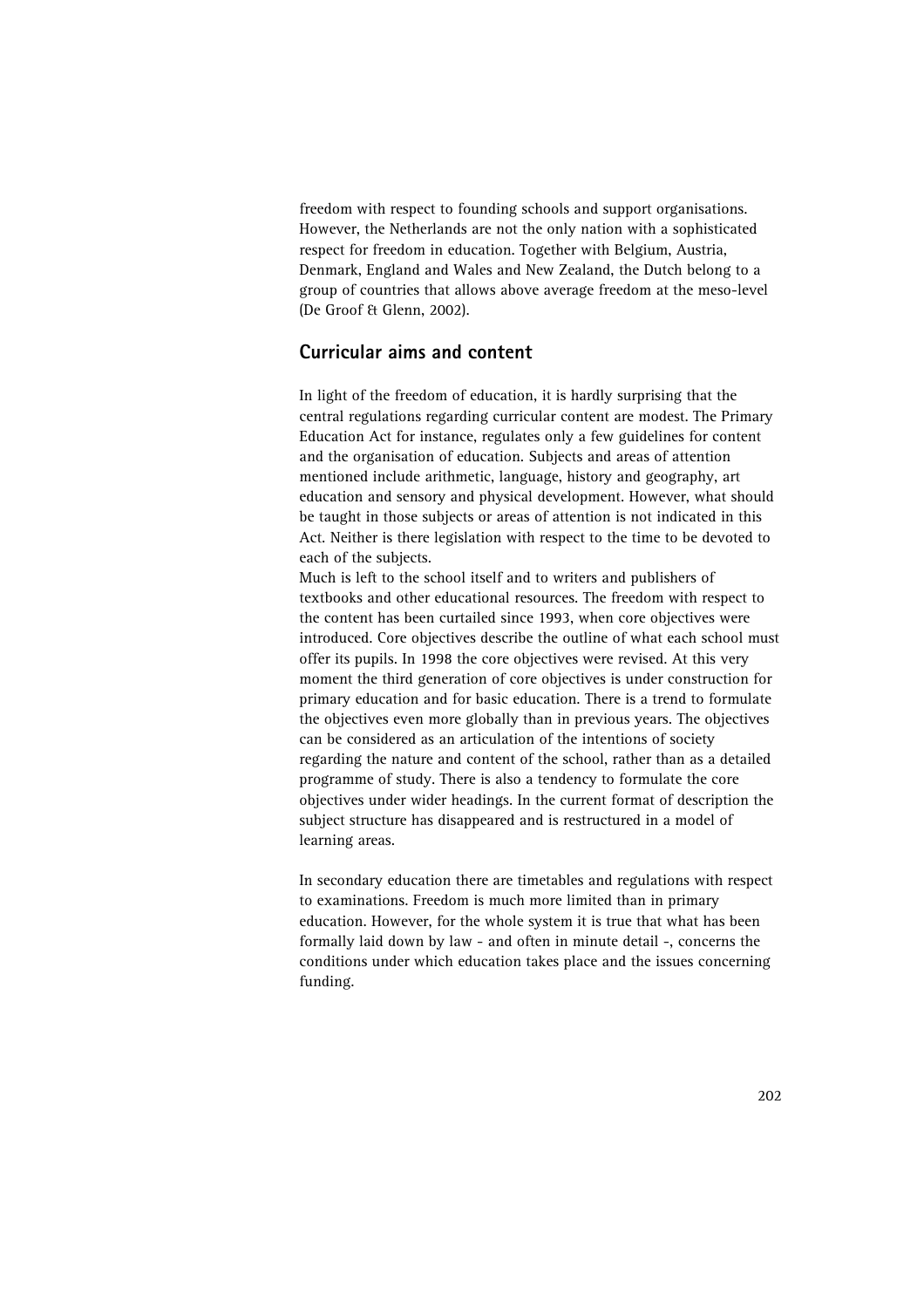#### **Trend towards more autonomy**

In the last decennia a lot of changes have occurred in Dutch society especially in the field of education. The way in which the government wants to take responsibility moves towards the direction of a shared responsibility with owners of different levels in the education field. There is a concrete movement, also internationally recognizable, towards more autonomy at the school level [2](#page-4-0) and the growing influence of market orientation. Originally this autonomy was focused at or limited to the level of the organisation of the school.

In the policy field there is some discord about the curricular consequences with respect to the growing tendency of autonomy. On the one hand there is a tendency towards a firmer grip on the curricular content. There are pleas for the development of output standards, more accountability and the carrying out of the principles of the so-called effective school. The tendency to a more severe regulation of the content of education certainly finds its roots in the wish to compare the quality of education with other western oriented nations and the efforts to develop a common education policy in Europe. A more or less common policy needs criteria and benchmarking for purposes of comparison and ranking.

On the other hand there is a growing feeling in the post-modern society of the  $21<sup>st</sup>$  century that complex issues such as education are not to be couched in the seeming security of rational, logical and centrally mastered and comparative systems.

The concept of schooling is changing. The Dutch Social Cultural Planning Office (CPB) (Bronneman-Helmers & Taes, 1999) has observed that schools are under severe pressure. This is a finding of their research of the tasks of schools in a changing society. Traditional allocation of tasks between schools, families, authorities and agencies outside the school is no longer obvious. Education becomes more and more a plaything for society.

There is a growing need for more responsibility and trust in the reliability of the teacher. The need for more autonomy at the school level however has also to do with a shift in thinking regarding learning and teaching and alters our focus from the central level to the meso level and even more to the responsibility of the micro level where education really takes place.

<span id="page-4-0"></span> $\overline{a}$  $2$  see: the International Review of Curriculum and Assessment Frameworks Archive www.inca.org.uk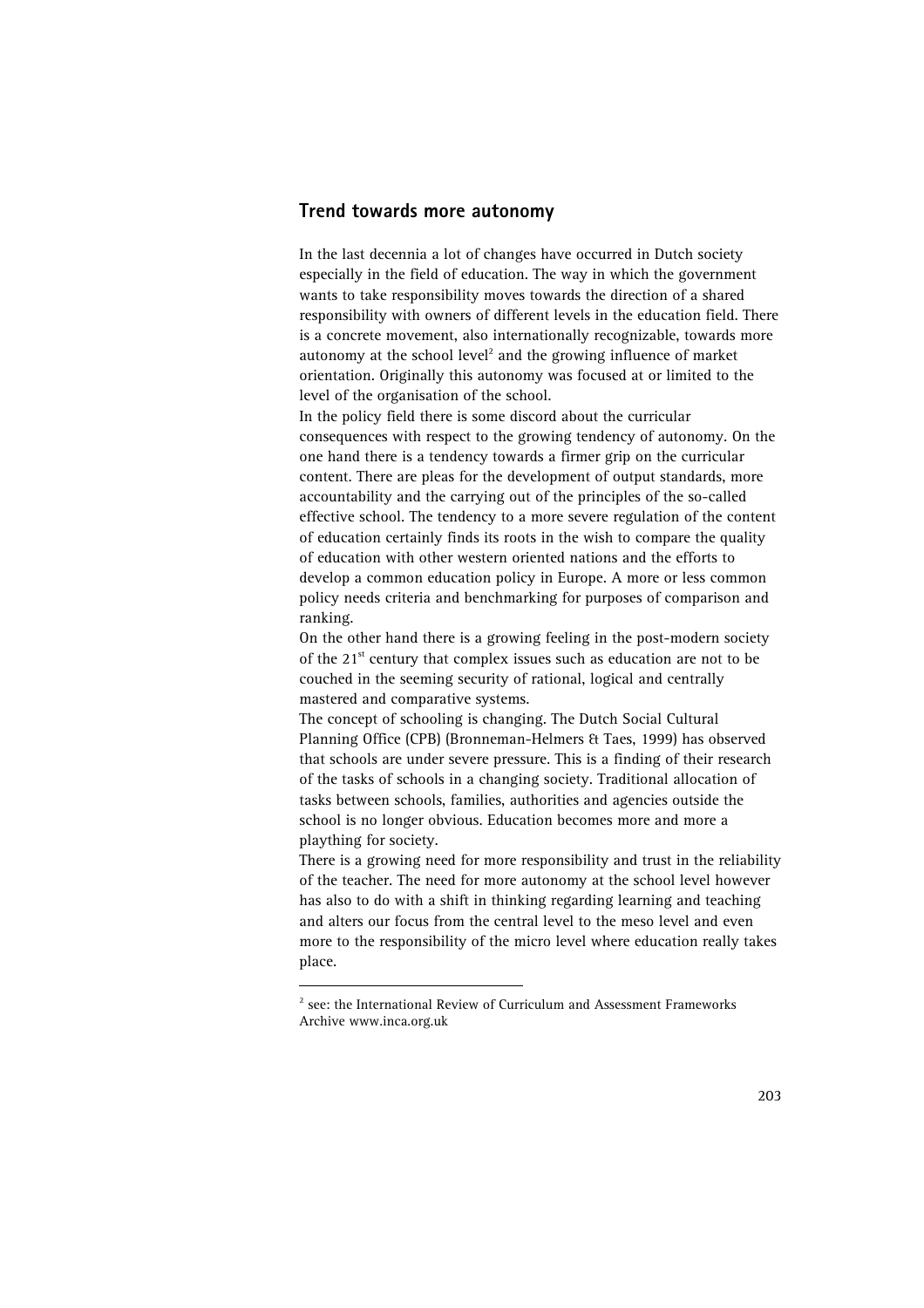# **Ways of quality assurance**

Especially within a context that tends towards more autonomy and diversity there is a need for transparency and accountability. The basic reason is to convince yourself (as a nation, as a responsible minister of education, as a school, as a teacher, as a parent) that you are doing the right things for the generation of youngsters for whom you are responsible, or to put forward your evidence as to why you should change your efforts into another direction.

Just like other countries, the Netherlands has a sophisticated system of quality assurance, survey and control. We are not striving for a complete overview of all the measurements here, but the following examples give an idea of the range of activities at different levels of concern.

#### **Periodical review**

At the request of the Ministry of Education, the National Institute for Educational Assessment (Cito-group) carries out a periodical survey of quality in primary education and has done for over ten years now. The survey concerns domains of learning in primary school and takes place in grade eight (which is the last year of primary school). The aim is to describe the final level reached by a majority of pupils in certain areas of learning. Besides that there is survey half way through primary school, dealing with Dutch language and arithmetic. It is relevant to mention that the survey extends over areas, which are not regularly within the domain of such research, including English, music, physical education, traffic education and specific domains such as the writing skills of pupils. The surveys give a detailed answer to questions concerning the results of the educational efforts. There is a relation with the demands of the core objectives. The results of the surveys are distributed to several institutions in the educational field, and to the national and regional institutes in the support structure, the inspectorate, educational publishers and advisory committees. The survey is a kind of trend study to chart what pupils are learning and what possible changes are necessary in the future with regard to developments in society and science.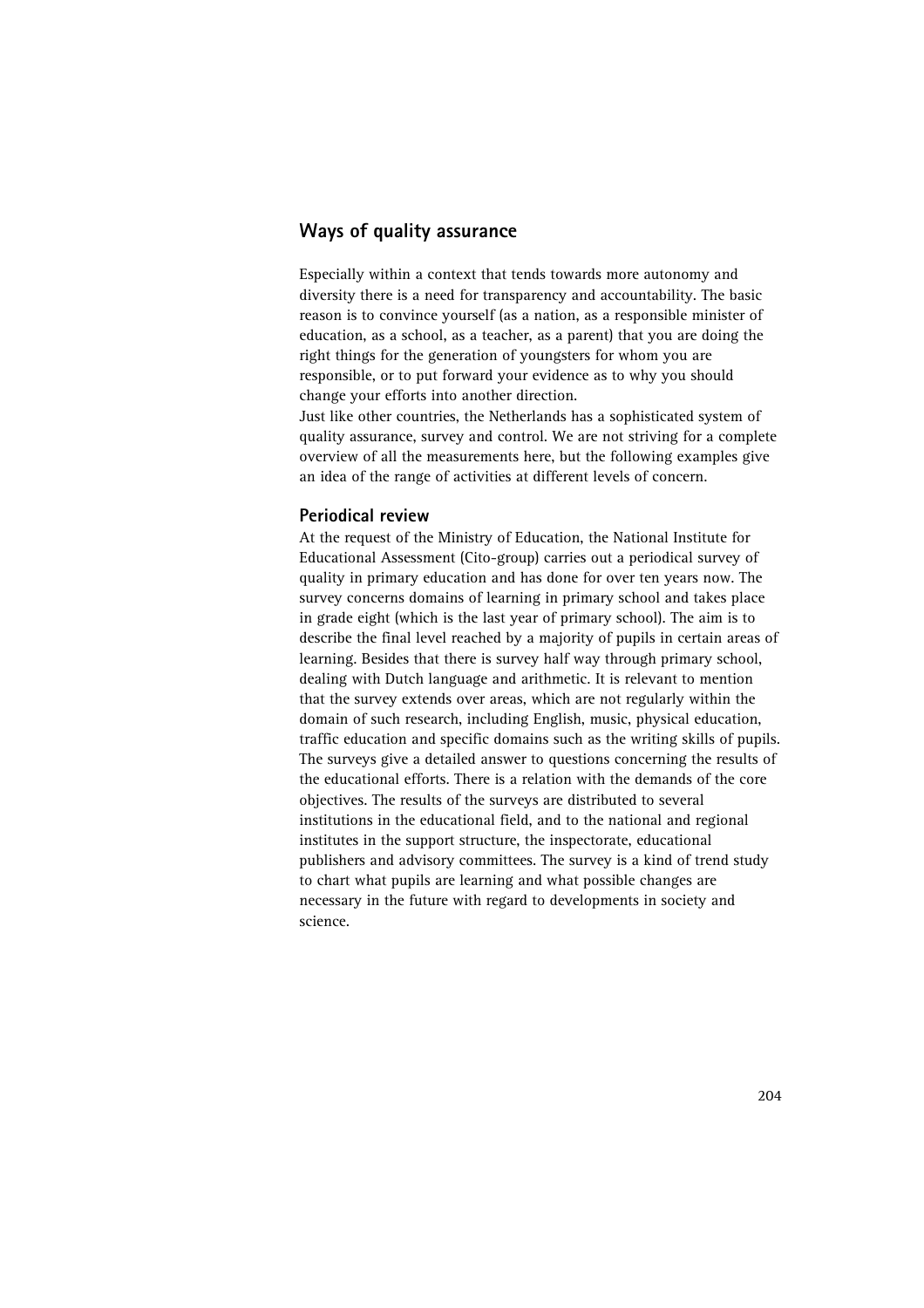#### **International surveys**

The Dutch are also participating in international surveys such as  $\text{TIMSS}^3$ and PIRLS. Sometimes it is pleasant to notice that one's country is forging ahead in a certain domain. We refer to the results of the recent PIRLS-study<sup>4</sup>. PIRLS is the so-called Progress in International Reading Literacy Study. The Netherlands appeared to be second best in the ranking.

#### **Visitation**

Like in other countries, control at school level is carried out by visitation. The inspectorate is the relevant actor in this respect. Recognizing that the national authorities withdraw from precise regulation of the national curriculum as far as it concerns the content of education, the role of the inspectorate becomes more like a guardian angel with regard to the quality involved. At the moment the inspectors make use of the instrument of regular school supervision (in Dutch: RST). It means that it is the inspectorate's aim to visit the primary school each year. If the inspector's visit gives cause the inspectorate may decide to have an Integral School Supervision (in Dutch: IST). This means a more in-depth review of the school than is possible under RST. Under integral school supervision the inspectorate thoroughly examines the entire primary school by means of an extensive checklist. This checklist includes aspects at both school and classroom level.

The inspectorate has, as has been said, a responsibility to individual schools and each year it describes the state of Dutch education in an annual report. Recently they published the report about the state of education in 2002 (Inspectie van het Onderwijs, 2003). The general conclusion of the report is that the state of education is rather good, but that there is growing concern about the lack of teachers. They also conclude that the level of ambition as described in the treaty of Lisbon as being a nation with high standard knowledge development, does not meet the contemporary situation.

At the moment there is also a debate about the limits of inspectoral responsibility. In some cases the interference of the inspectorate is seen as a too emphatic concern in the field of pedagogical and didactical

<span id="page-6-0"></span><sup>|&</sup>lt;br>3 <sup>3</sup> The Trends in International Mathematics and Science Study (TIMSS, formerly known as the Third International Mathematics and Science Study). 4

<span id="page-6-1"></span>PIRLS 2001 is the first in a planned 5-year cycle of international trend studies in reading literacy.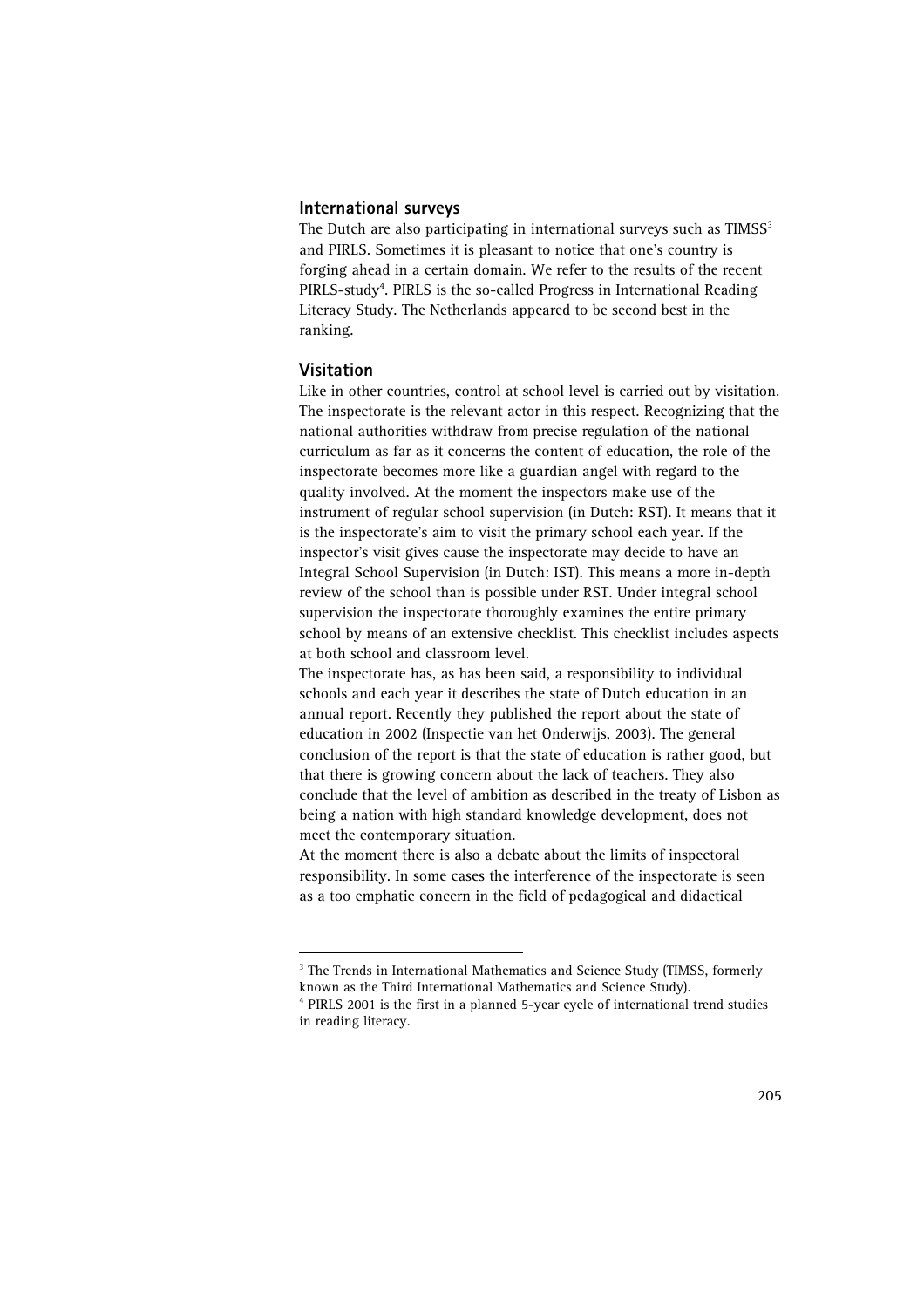issues. The debate is still going on in the Netherlands, but it is certainly an international debate as well (Standaert, 2001).

#### **Monitoring systems**

At school level there are other quality measures as well. The government asks schools to meticulously monitor the pupils' development in case their development stagnates so that the problem can be identified in time. It will be obvious that schools should try to solve these problems themselves. Schools are expected to use a system that enables them to monitor the development of their pupils. Most schools with a pupil monitoring system use the one developed by Cito-group, the National Institute for Educational Assessment. Whatever system they use, each school is obliged to monitor the pupils' progress systematically. This has proved to be very conducive to the quality of education.

#### **Analysis of textbooks**

Just like everywhere else in the world, teachers in primary education use educational materials (learning materials for children; manuals for teachers, etc). Occasionally teachers produce their own materials, but in most cases they use materials developed by specialist educational publishers. Unlike many other countries, there is no prescribed curriculum for primary education in the Netherlands. Neither is there an authority or agency that prescribes what educational materials schools should use. Schools decide on these matters themselves. However, in order to get some grip on the quality of educational materials, the government has decided to adopt guidelines for educational materials formulated by the Netherlands Institute for Curriculum Development (SLO). Materials brought onto the market by educational publishers are assessed on a number of criteria, such as:

- do they meet the requirements of the legal core objectives?
- what is their didactic quality?
- do they take the differences between children sufficiently into account?
- do they sufficiently reflect the spirit of the Dutch multicultural society, and is the equality of the sexes (girls/boys) represented to a sufficient degree?
- are they user-friendly? Do they offer value for money?

In a number of guides (for arithmetic/mathematics, language education, environmental studies, etc.) we find descriptions of the outcomes of the analysis of educational materials related to these aspects. It will be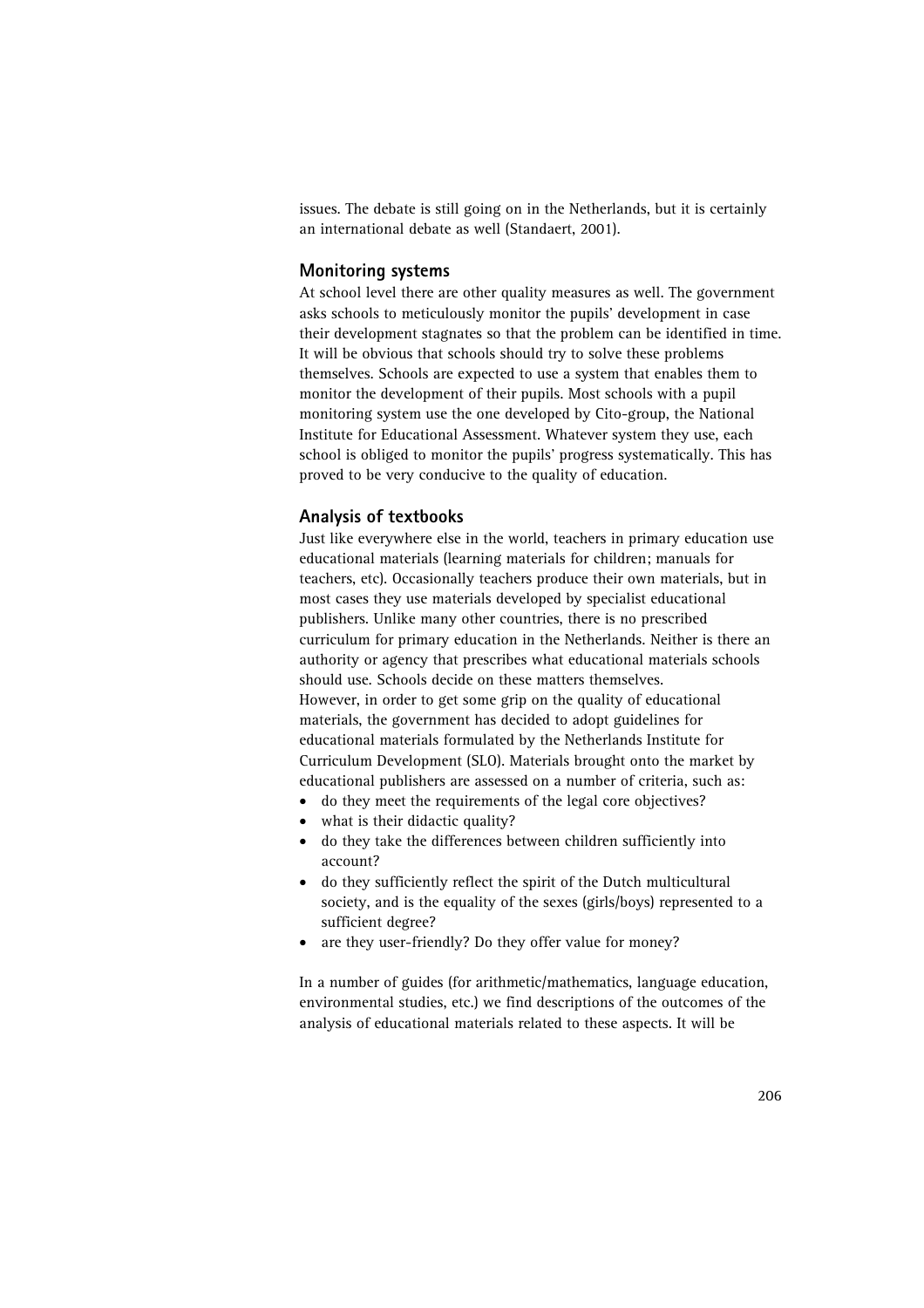obvious that such a guide is primarily meant for developers of educational materials, but schools, too, may benefit from them, e.g. by choosing from materials that meet the requirements they (the schools) find important.

#### **School plan and school guide**

In order to encourage schools to improve their quality in a planned and structured way, the government has set up basic regulations and developed instruments by means of which this can be achieved without endangering the schools' freedom to organise the educational process according to their own preferences. As of January 1999, each school for primary and secondary education must have a school plan, a school guide and rules for lodging complaints. In these documents the school gives an outline of what it promises to do.

Once every four years, each school must make its own school plan. This plan is a document in which the school's policy with respect to the quality of education is described. It deals with education policy, staff policy and internal quality control and it is meant to stimulate an integrated policy with respect to quality and forms the basis for discussing that policy within the school. The school plan is also a document in which the school gives an account of its policy in relation to the inspectorate.

In the educational section of the school plan the school can describe which textbooks are used and the reason why, as well as the way in which the school caters for children with specific educational needs. With respect to staff policy the school plan may address such issues as inservice training, counselling and division of tasks and the activities of the staff.

It also deals with collecting data about the quality of education, such as mapping out the learning outcomes or by asking parents' and pupils' opinions about the strengths and weaknesses in education. It is obvious that the school will also indicate what measures are taken to improve the quality.

The school plan is written for the inspectorate, the body that will eventually assess the quality of education in a school. Its real function is to serve as an internal account for the school itself, which is open for discussion within the school.

A school guide, on the other hand, is a document for the outside world. It provides information about the school to parents and other interested parties. In the school guide, the school shows its aims and principles and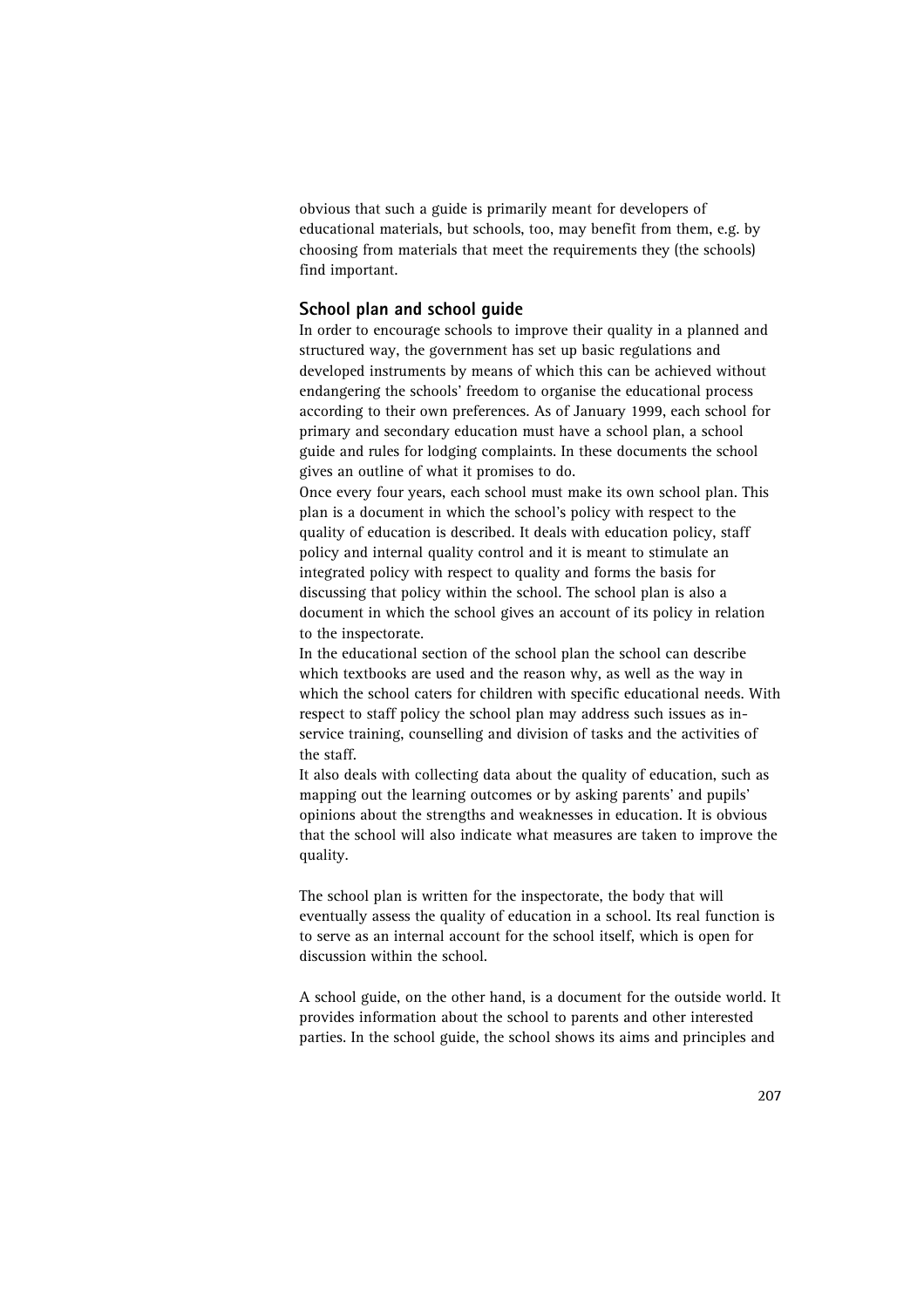the way they are to be achieved. In the school guide the school also describes how it intends to work out its own distinct profile.

## **Procedure for complaints**

Not everything runs smoothly at school. Normally, attempts are made to solve problems and differences of opinion between teachers and parents, between teachers or between teachers and the head through personal discussion. If that is not possible, each school is required to have a procedure through which someone can lodge a complaint. Parents can also lodge complaints through the inspectorate. Certain regulations have been created for this situation.

## **Examinations**

In secondary education there are school examinations and central examinations. Very often the final judgment is based on the results of a combination of school examinations during the year and a culminating final examination, marked by a diploma.

# **Quality: an ambiguous concept**

In spite of the range of quality instruments sketched out above there is no guarantee that by using them you will get the results you aimed at. That applies to national efforts for accountability and transparency, and also to European or broader efforts. Are for instance, the rankings of schools in Dutch newspapers real reflections of quality, or are some schools better in the communication process with the inspectorate than others? Are the fifteen quality indicators of lifelong learning (European Commission, 2002) really objective keystones, or are they an expression of vague western oriented views on the way specific groups in society like to look at the world, "Weltanschauung" as the German word expresses it so adequately?

Recently the Dutch Education Council (Onderwijsraad, 2003) published its advice to the minister of education regarding the consequences of the mutual European quality approach for Dutch education policy. The Council states that the key objectives of the European ministers deliver useful data for comparisons and that they challenge the Netherlands to achieve its aims in a more coherent fashion. Based on their vision of quality the Council concludes that the Netherlands are still far from their stated ambition.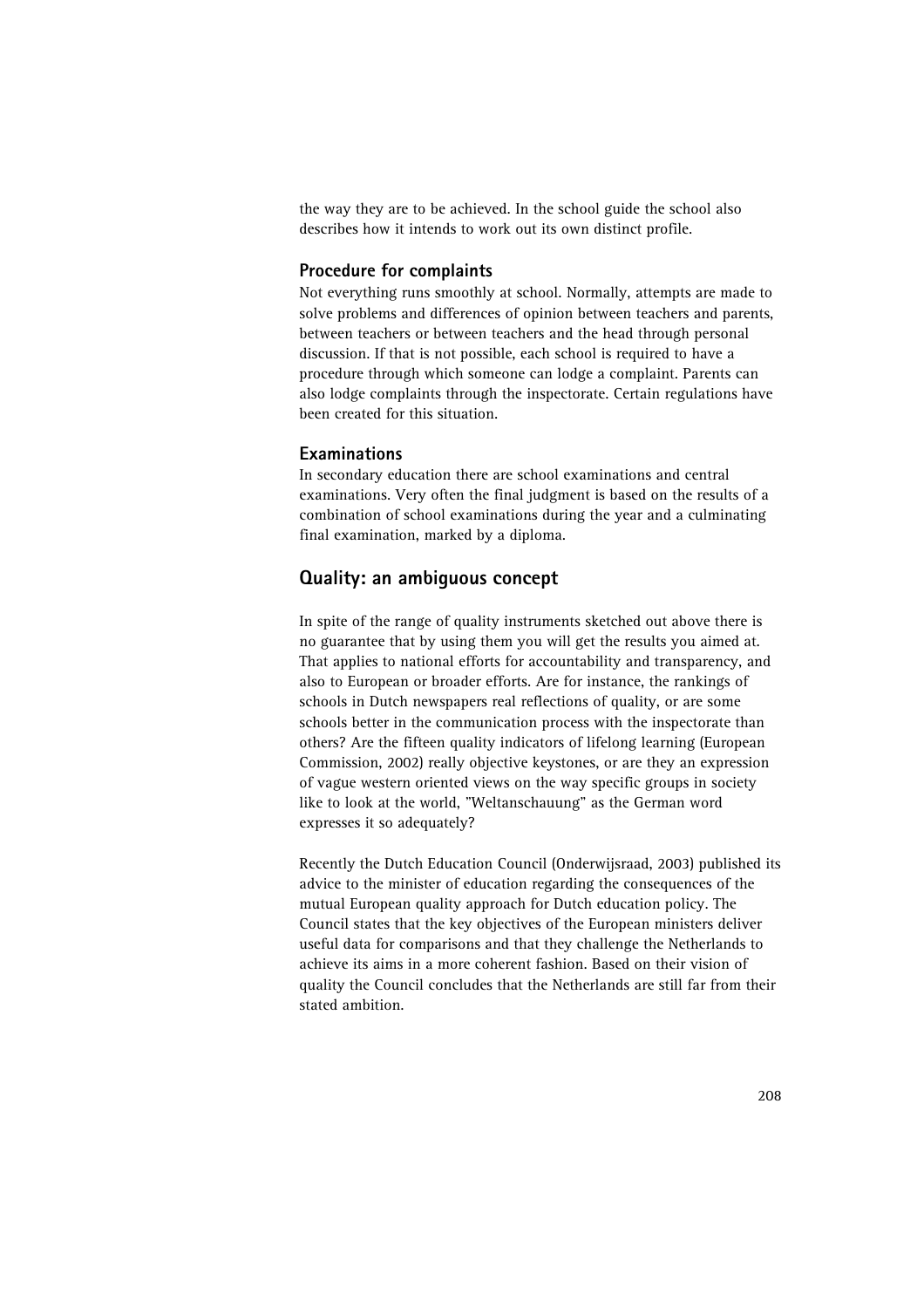There are many answers related to the question of good education. In our opinion it is a very powerful development that the questions raised are seriously deliberated by the heads of state and the ministers of education, but this does not mean that the answers can be found unilaterally in the elaborations of more or less coincidental committees organised around those indicators. An ongoing debate about the quality and the direction of the development of education in member states of the European Union is profitable, but the proceeds can be easily abrogated by a too-narrow approach. Besides that, quality is a very subjective concept, value-loaded and often approached from different angles.

#### **A real shift or a small change of direction?**

If we subscribe the central aim of the contemporarily European education policy, expressed by the heads of states and their ministers, that Europe intends to become the most competitive and dynamic knowledge-based economy in the world, capable of sustainable economic growth with more and better jobs and greater social cohesion, then we should thoroughly reconsider our thinking on education, the structures we are using and our traditional opinions about quality. Most of the school systems in Europe have their roots in the  $18<sup>th</sup>$  and early  $19<sup>th</sup>$  centuries and they are based on a Cartesian view of the sources and structures of knowledge and on the legacy of the positivists. The challenge every country faces now is how to become a learning society and to ensure that its citizens are equipped with what they really need in this complex society of the demanding  $21<sup>st</sup>$  century.

An important challenge for education policy in this era is how to deal with important changes in opinions about how learning and teaching should take place. You may say that we are at this very moment on the threshold of what is called the "old" and the "new" ways of learning, that is the change from a routinely, behaviouristic based model of learning into a more personally oriented way of constructing knowledge. You can also characterise this shift with the change in concepts from instructivism to constructivism<sup>5</sup>. In this emergent alteration there is a need for another design of the learning environment and a different role for the teacher. The competency of teachers appears unrelated to their control of subject knowledge and the ways to transfer this, but more to the ways they motivate, challenge development and stimulate individual pupils. Transfer of a standardised and codified set of knowledge and skills is less

<span id="page-10-0"></span> <sup>5</sup>  $5$  See in this respect the first CIDREE-yearbook "Turning the perspective", especially the contribution of Lodewijks (2001) about learning and teaching.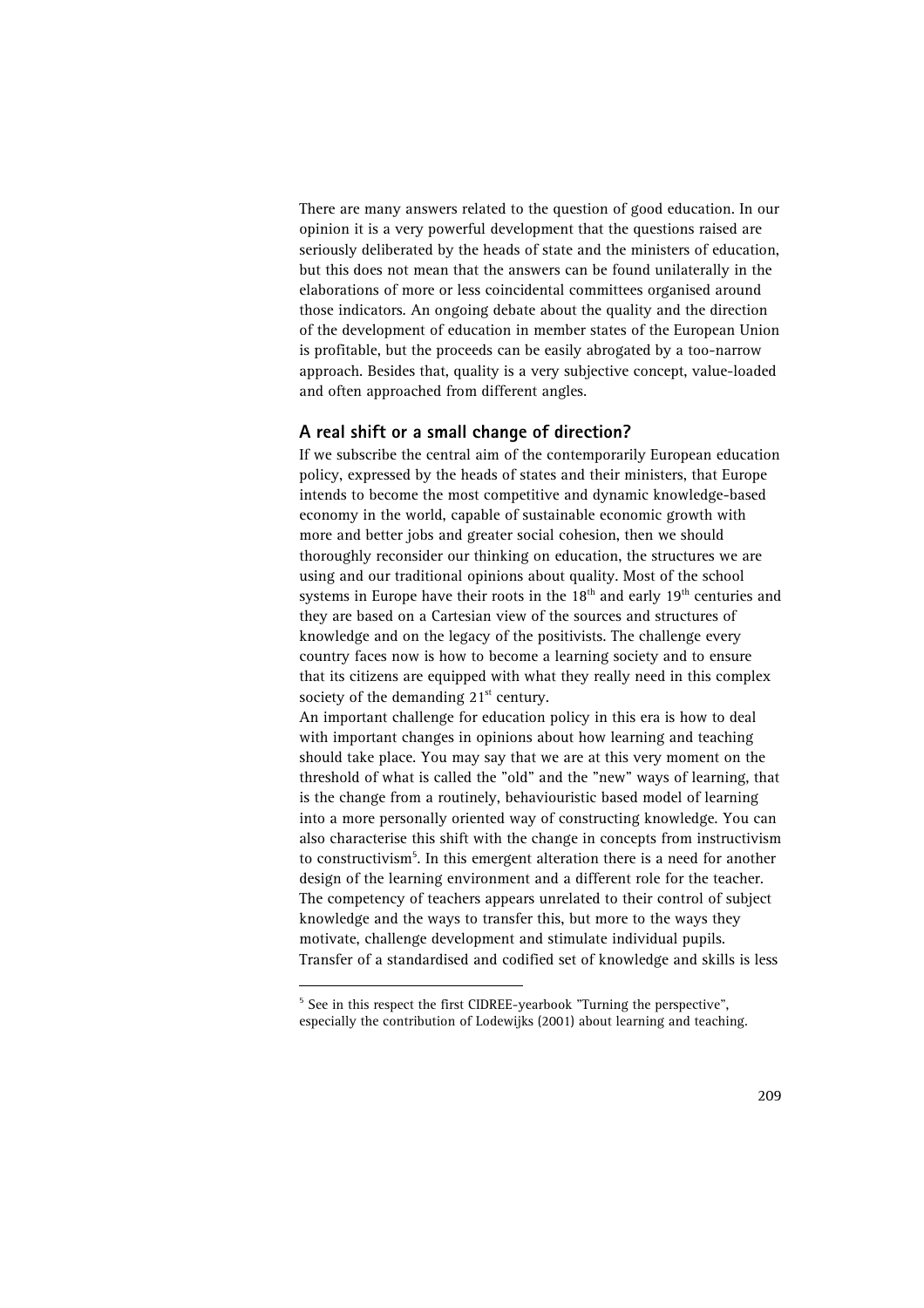important than provoking questions, challenging imagination and stimulating active learning skills

Teachers are also supposed to be responsible for school development, for reflecting on their own actions, and for having an awareness of the place of the school within the community. As such the changing face of pedagogic, didactics and professionalism automatically conflicts with a strict centralized direction. The implications for education policy are not yet fundamentally clear and crystallized in the Dutch context of education. In fact we see at this moment old instrumentation and new insights struggling to work together, but also a movement to adapt old instruments and develop new instruments for the emergent needs of the new school situation.

## **An example of change**

In the Netherlands we see in the perspective of quality improvement tentative attempts in a new direction. Tentative, because innovations are going slowly and take time, nevertheless we can see them in all layers of the Dutch school system. When we look somewhat closer at one layer, in this case *upper secondary education*, we notice an ongoing tendency to a rather different approach of learning and teaching. At the beginning of the nineties the Dutch government and the world of education were convinced that education should be adapted to the current demands, conceptually as well as regarding didactic structure. For years, complaints had been heard about the poor transition from pre-university education to universities, caused by the lack of study skills, language skills and general knowledge.

These convictions and findings have resulted in a new curriculum for the second stage of pre-university education comprising a broader offering, requiring application of new technology, more independent work and responsibility on the part of the student. The investment required by students was illustrated for the first time when the 40-hour study load was established.

All in all this places higher demands on the students. Right from the start intensification was one of the characteristics of the renewal of preuniversity education. This was broadly supported in 1994, when 89% of the teachers considered the intensification of pre-university education justified.

Initially the presumption was that fewer students would be able to meet the demands of the second stage of pre-university education. In a later phase the intensification of the programme was placed in a different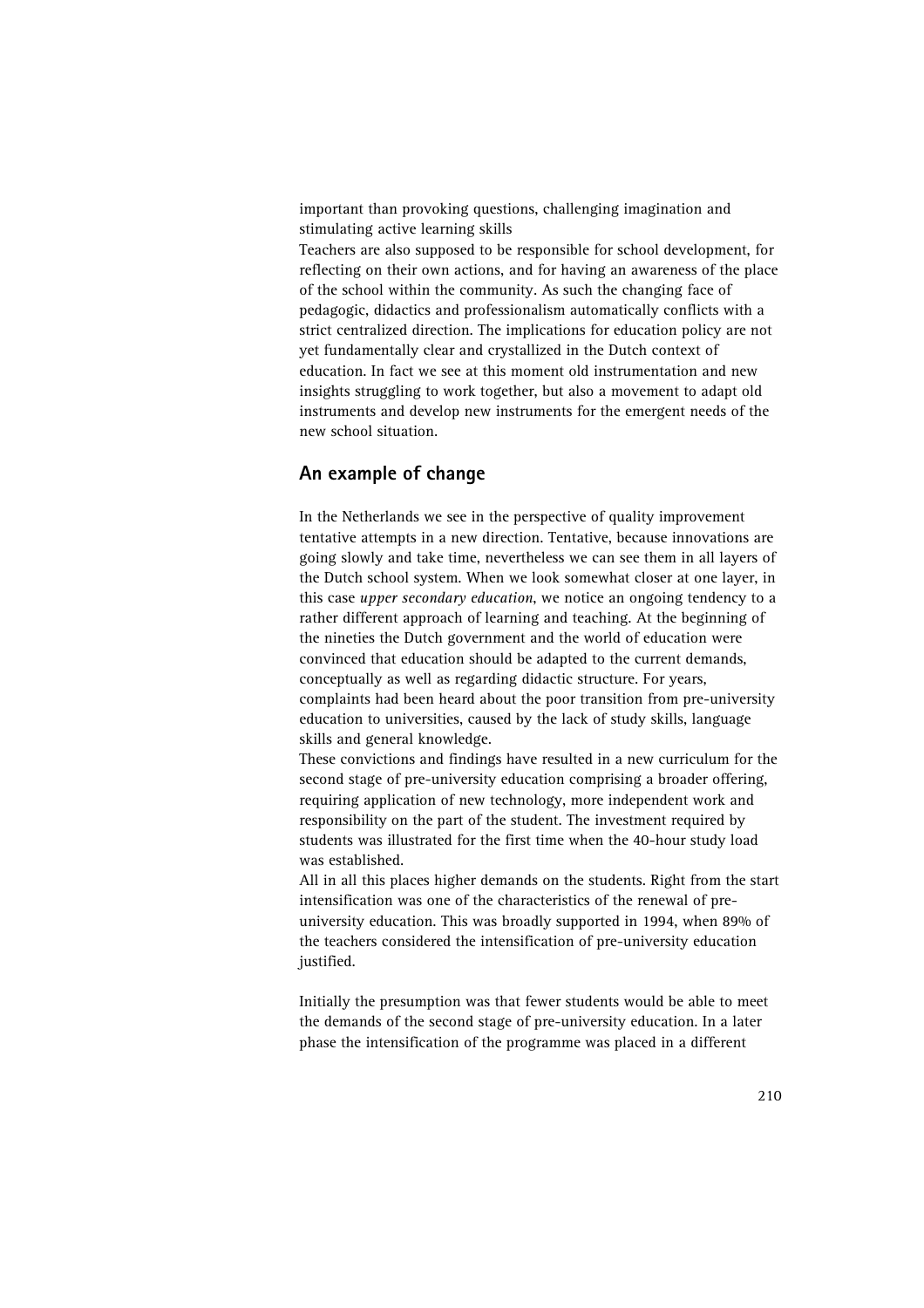light: broadening (more subjects) with a view to general knowledge, categorization into subject combinations (profiles) and emphasizing active learning methods. However, these requirements had to be achieved by a student population of a size comparable to that which qualified for the old style examination system. The requirements were heightened by broadening the programme, the use of more active and independent learning and because of the heavier study load. At the same time different measures were taken to increase flexibility. The question is whether these measures do not interfere with the original intentions that played an important role in setting up the "second stage reform". Therefore in the ongoing discussion on the revamping of pre-

university education and the transition to university education the current objective will have to be discussed as a crucial policy question in the process of change.

#### **Key changes**

Four key changes can be derived from the main characteristics of educational reform:

- more than was previously the case education is now aimed at acquiring skills
- the students will have a more active role in the learning process. The role of the teacher will consequently change to one of supervisor
- the student can process the subject matter at his/her own level and at his/her own speed
- the subject matter is presented in a way that clearly shows the relationships within and between subjects, and is presented as a method of coherent learning.

## **A major innovation process**

Secondary education is in the process of implementing a major educational innovation. In 1999 all schools providing pre-university education introduced sets of subject combinations and the "studiehuis" construction, which requires students to acquire skills and knowledge in a much more independent capacity. Four subject combinations are linked to higher education disciplines.

The four fixed subject combinations, from which students select one, are:

- science and technology
- science and health
- economics and society
- culture and society.

Each combination of subjects consists of: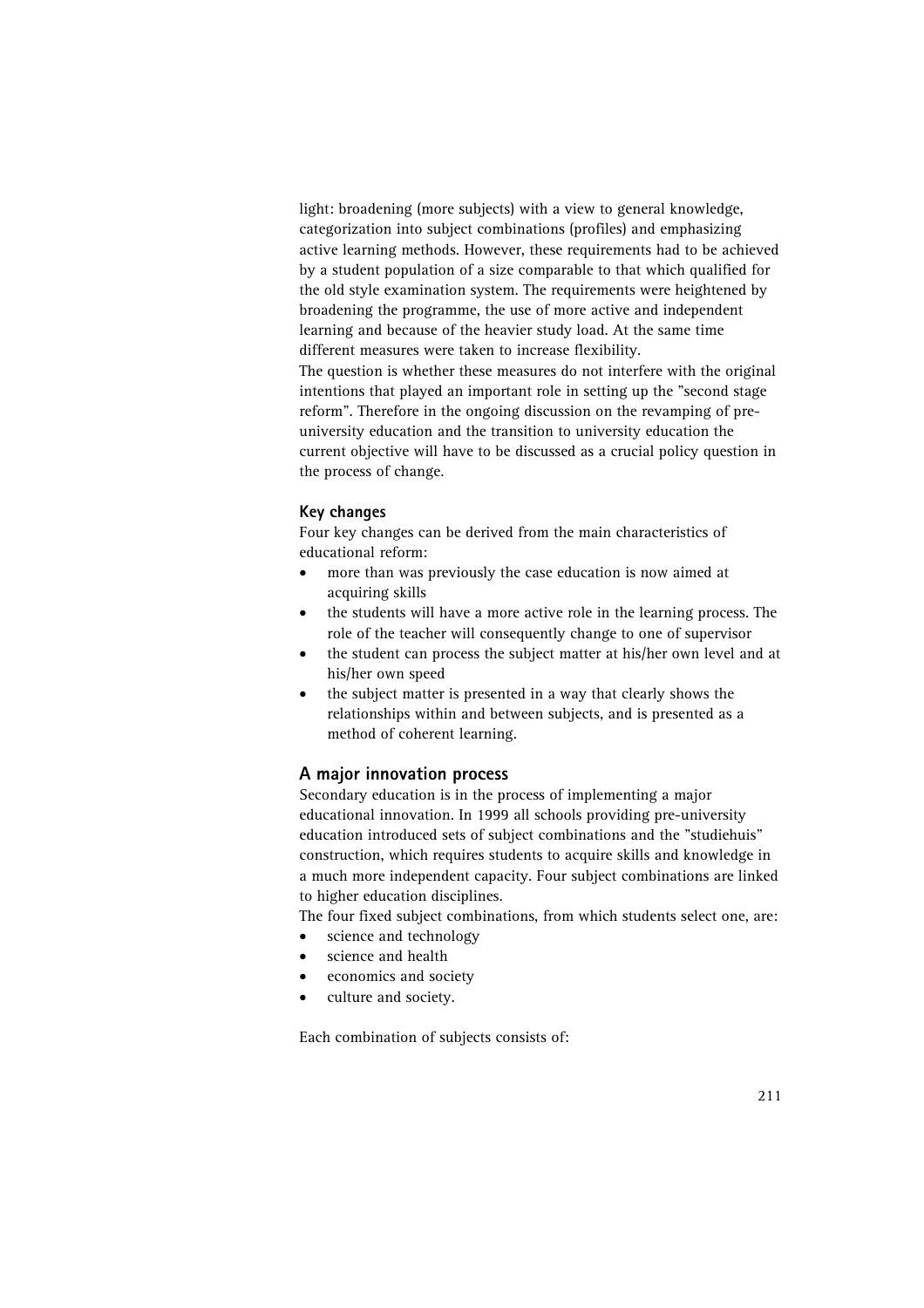- a common core of subjects, which is the same for all students
- a specialised compulsory component which is different for each subject combination
- an optional component.

## **Skills directed learning: a new balance**

Knowledge and understanding remain important, but in addition, more attention has to be paid to acquiring skills such as technical, general, social and study skills. What they comprise is described in the new educational objectives. Cross-curricular skills have also been defined. They include gathering, selecting and processing information; reaching one's own standpoint based on arguments; making a work plan; cooperating within a project; orientation on one's own interests and possibilities for the future.

# **Supervised learning**

The student will have more opportunities to master skills if he/she is given a more active role in the process. Therefore the emphasis will shift from classroom instruction to more independent work by the student. The student is stimulated to take as much responsibility as possible and keep track of his/her study progress. In doing so, the student will learn to be aware of his/her own learning process and to adjust where and when necessary. The teacher acts as a supervisor, checking on the student, pointing out progress and deficiencies and helping out if necessary. This approach requires new teaching methods, such as activating teaching methods and giving assignments that are not only to be carried out within, but also outside the school. What kind of assignments are applicable here and which requirements do they have to meet?

## **Differentiated learning**

It is the right of every individual to reach full personal development. Education cannot ignore the differences between individuals. Everybody has strong and weak qualities. One person may be creative, another analytical. One person may perform best individually, another performs better in a group situation. We have to take these differences into account and do as much justice to them as possible in order to make learning advantageous to everybody.

Learning styles can be changed!

This is one of the most difficult tasks that education is facing nowadays. How can you learn to see the differences in children? And how can you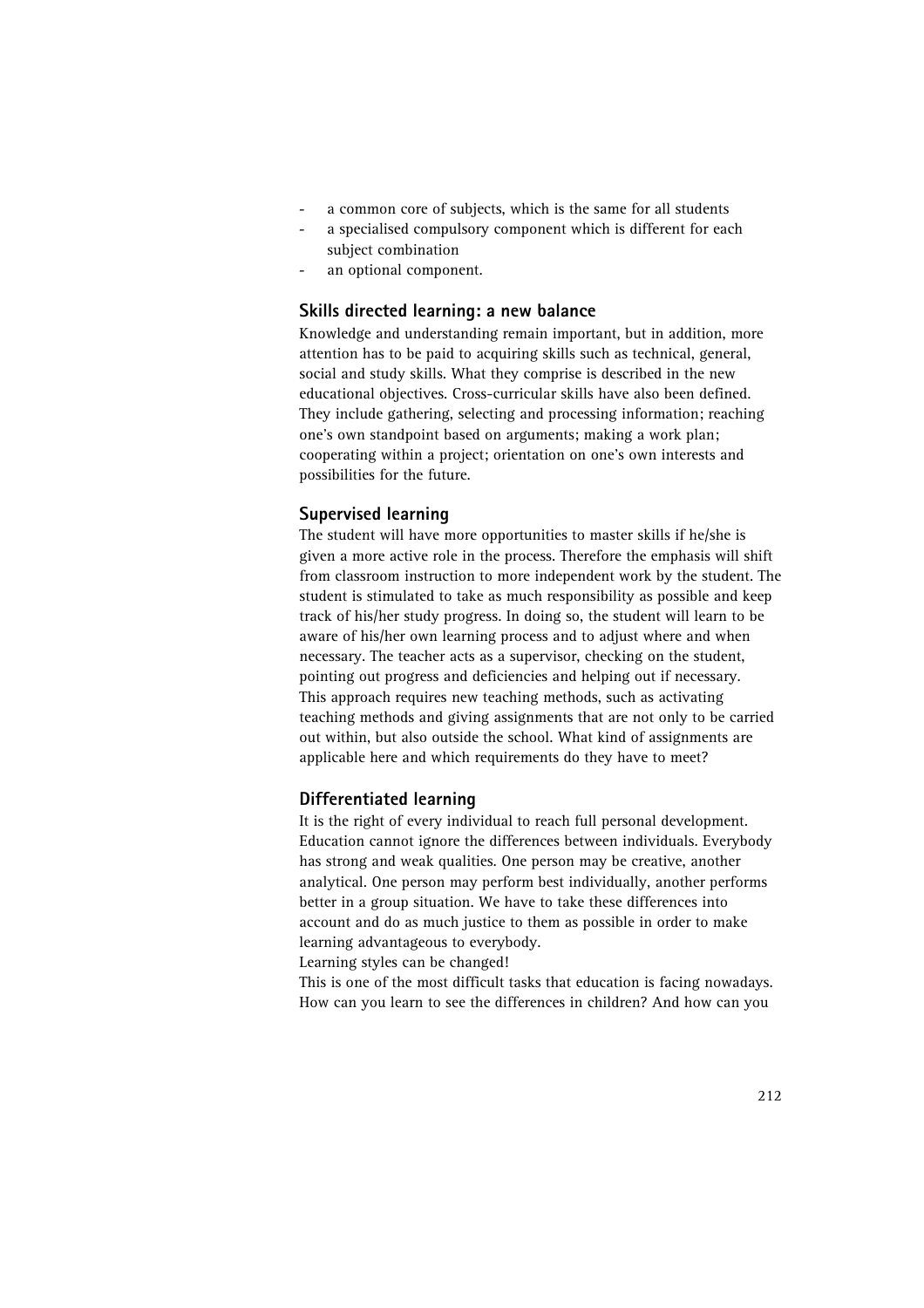deal with these differences in such a way that they are beneficial to both the child and society?

The use of information and communication technology (ICT) is an important means for differentiated learning. With ICT tools learning materials can be made flexible enough for students to learn at their own speed and at their own level. All the educational publishers are currently working on ICT materials.

## **Coherent learning**

School management is an important driver of the reform process. However, it is the teacher who holds the key to reform. The changes described cannot be realised with teachers working from the isolated positions of their jobs. To be able to do justice to coherent learning teachers need to operate as a team.

Not only the relationship between students and teachers is changing, but also the relationship between the teaching staff and school management. Together management and teaching staff are reflecting on how the developments will be initiated in the school. Together they make choices and together they propagate a pedagogical-didactical vision and address one another on this. Teaching resources are not the exclusive area of concern of the teachers. The school management will also discuss teaching resources, because they have to fit into the vision that has been jointly established.

The fact that so many conditions need to be met makes it clear that the development from teaching towards learning will be a process that takes many years of work. Schools will have to gain considerably more experience before they will be familiar with a different organisation of the educational learning process, also called the learning organisation.

#### **Achievements**

Over the last five years of development in adoption and implementation much has been achieved in education. Teachers look out for different teaching/learning methods that allow more room for *"active and independent learning".* The Netherlands Institute for Curriculum Development (SLO) developed new examination programmes and examples of activating lessons. These lessons are supplemented with didactical guidelines, which were discussed and endorsed. Schools structured their organisation according to the new requirements and adapted of their buildings. According to the inspectorate the following achievements can already be observed:

• *update of the examination programmes*: the implementation of the second stage of secondary education entailed fundamental thinking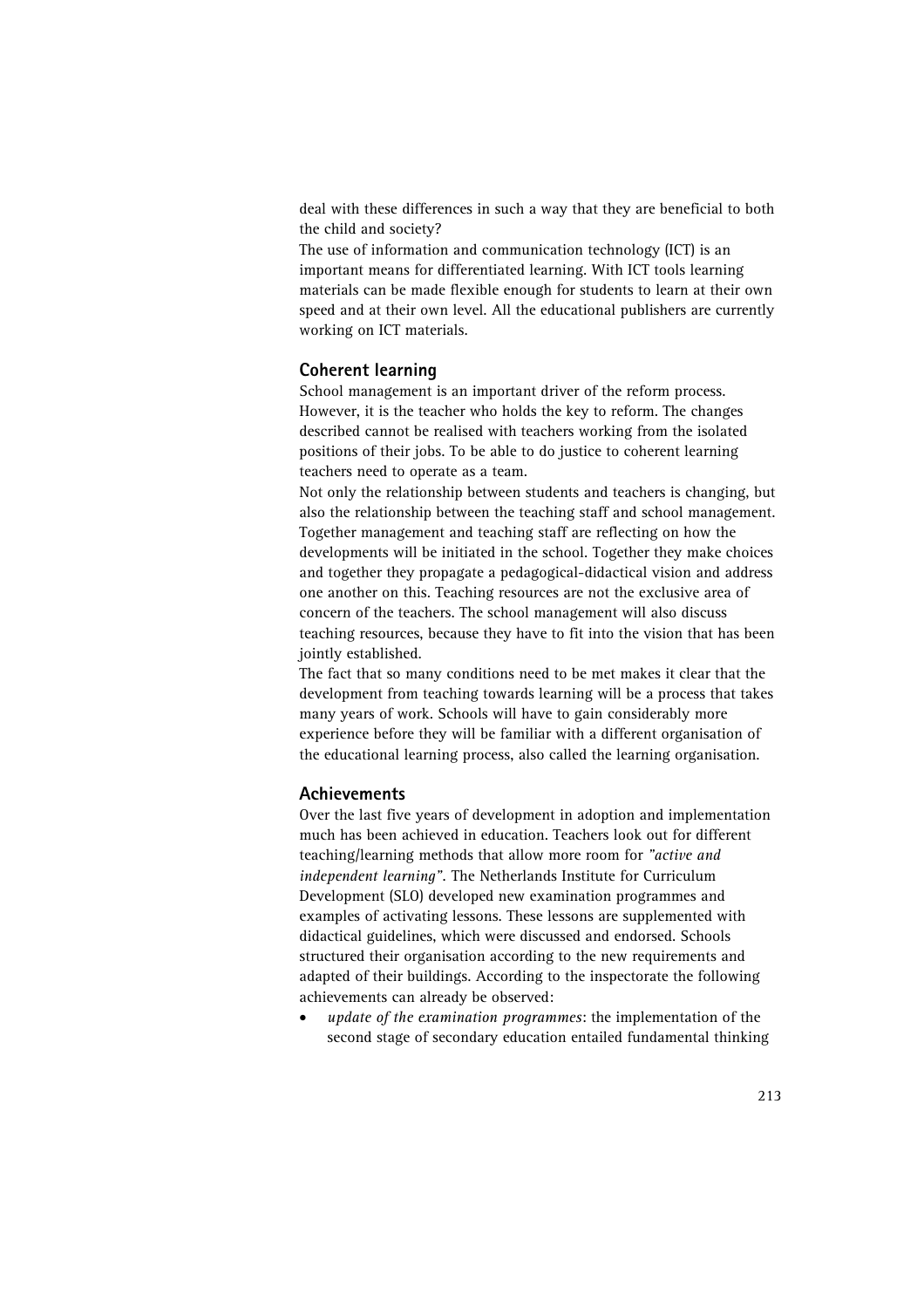by subject development groups regarding the requirements of preparatory higher education from the perspective of the admission requirements of higher education

- *structuring into subject combinations*: the subject combinations are intended to make a student aware of future possibilities in a timely manner. They should offer a clear perspective on the requirements of follow-up education and should improve preparation thereon
- *didactical variation*: the first publications on independent work and learning gave teachers the incentive to evaluate their traditional didactical working methods and they considered to what extent they could structure their lessons so that students would have to be more active in working independently
- *broadening*: the obligation to have more languages, cultural education, natural science orientation and socio-historical introduction intends to broaden the general knowledge of the students. It is positive that students who advance to higher education have had a broader orientation than is required for their choice of study in higher education
- *problems*: bottlenecks are associated with the implementation process in schools and with issues outside the range of influence of the school. These require a central approach. Examples are: the imbalance between the weight of some examination programmes and the available time allotted for students; the lack of facilities, like insufficient possibilities for organisation and preparation by teachers; the lack of autonomy of schools in the process of change and reform.

# **What can be the conclusion after five years of educational reform in higher secondary education?**

This example of quality improvement in higher secondary education shows us the following achievements:

- the majority of schools appreciate the premise of a more active student as well as the conceptual innovations
- schools themselves now take the initiative to change the teaching/learning process
- schools realise that skills should not be trained at the cost of the necessary knowledge in higher education
- the work pressure on teachers is too high
- schools should have more leeway for the development of policy
- the collaboration between secondary and higher education has been considerably improved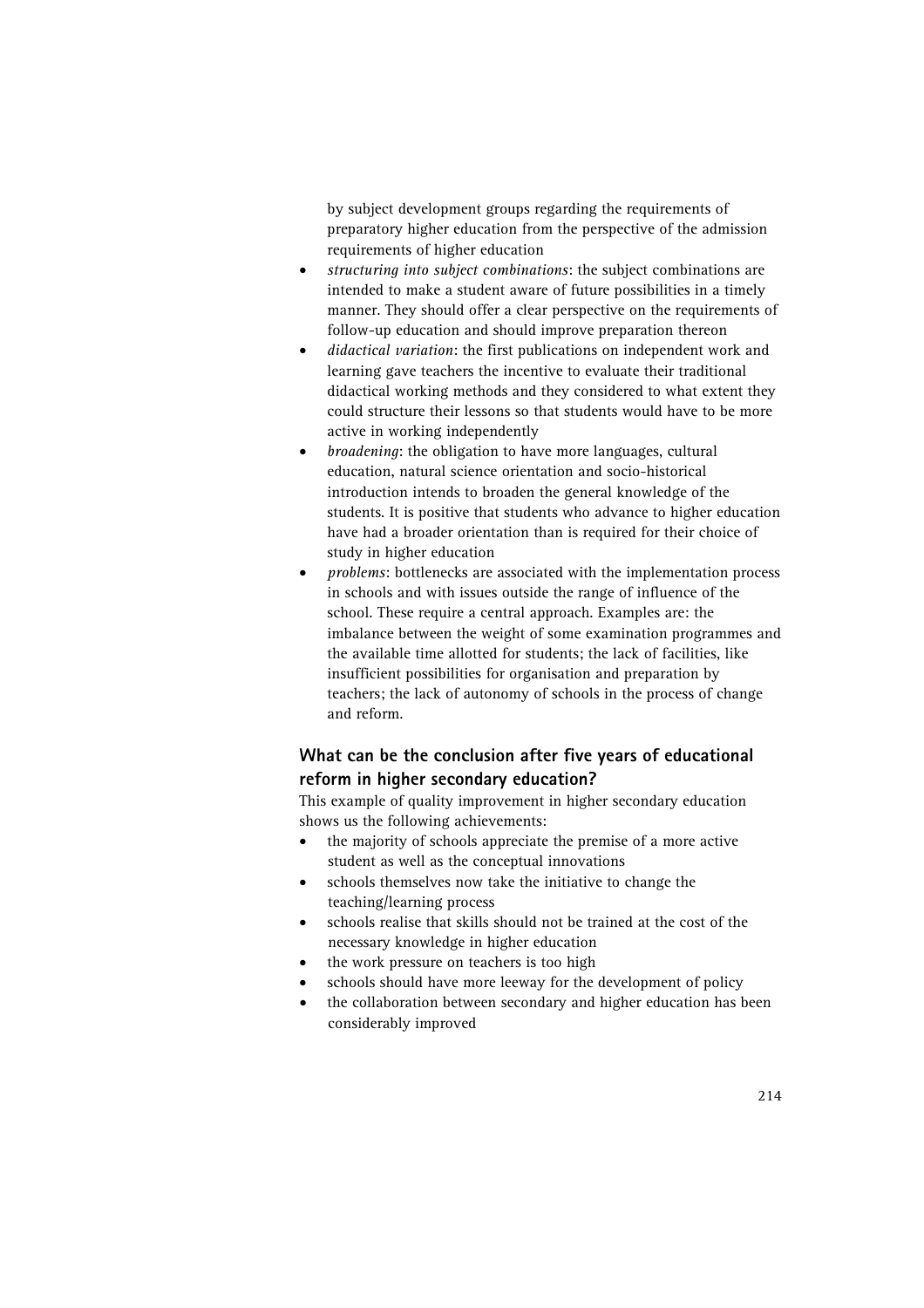• effective implementation of reforms takes time and determination.

The motor for implementation is always formed by those who will implement the concept. Understandably, real curriculum development requires a whole "*motor gang"*.

We have placed our emphasis on this specific example, because we believe that sustainable change in a European perspective needs to be nurtured from the efforts in other member countries. Peer consultation between member states, exchange and consultation, with respect for different conditions and time tables will contribute, in our view, to the ambitious aims of the heads of state.

# **The delicate role of curriculum development**

In the example above we have pointed out the necessity of a certain freedom of action for schools and the relevance of ownership and autonomy at school level. We notice that in the international educational area governments strive to grant more autonomy and responsibility to primary and secondary schools so that these have more flexibility and responsibility. Schools get more opportunity for experiments and innovations by testing them in everyday practice. At the same time they are facing clear demands with respect to quality and efficacy. Within that process there is an unmistakable role for curriculum development and curricular support, taking into account that it meets the needs of the teaching problems of teachers. A larger policy profile for schools will support the possibilities for development of individual pupils. The necessity of investments in curriculum renewal has been subscribed too by the Commission of the European Communities.

Growing autonomy has many consequences for the curriculum. Depending on the ability of schools they can arrange initiatives for a unique and specific curriculum policy at school level according to their concept of education. The growing autonomy (room) versus the demands and wishes of the central government (account and results) can be characterised as freedom within constraints. Teams in schools are supposed to contribute on the one hand to the achievement of core objectives, attainment targets, the development of competencies, the implementation of independent learning, and on the other hand they are supposed to determine in what manner they would organise education in exciting, challenging, and innovating ways.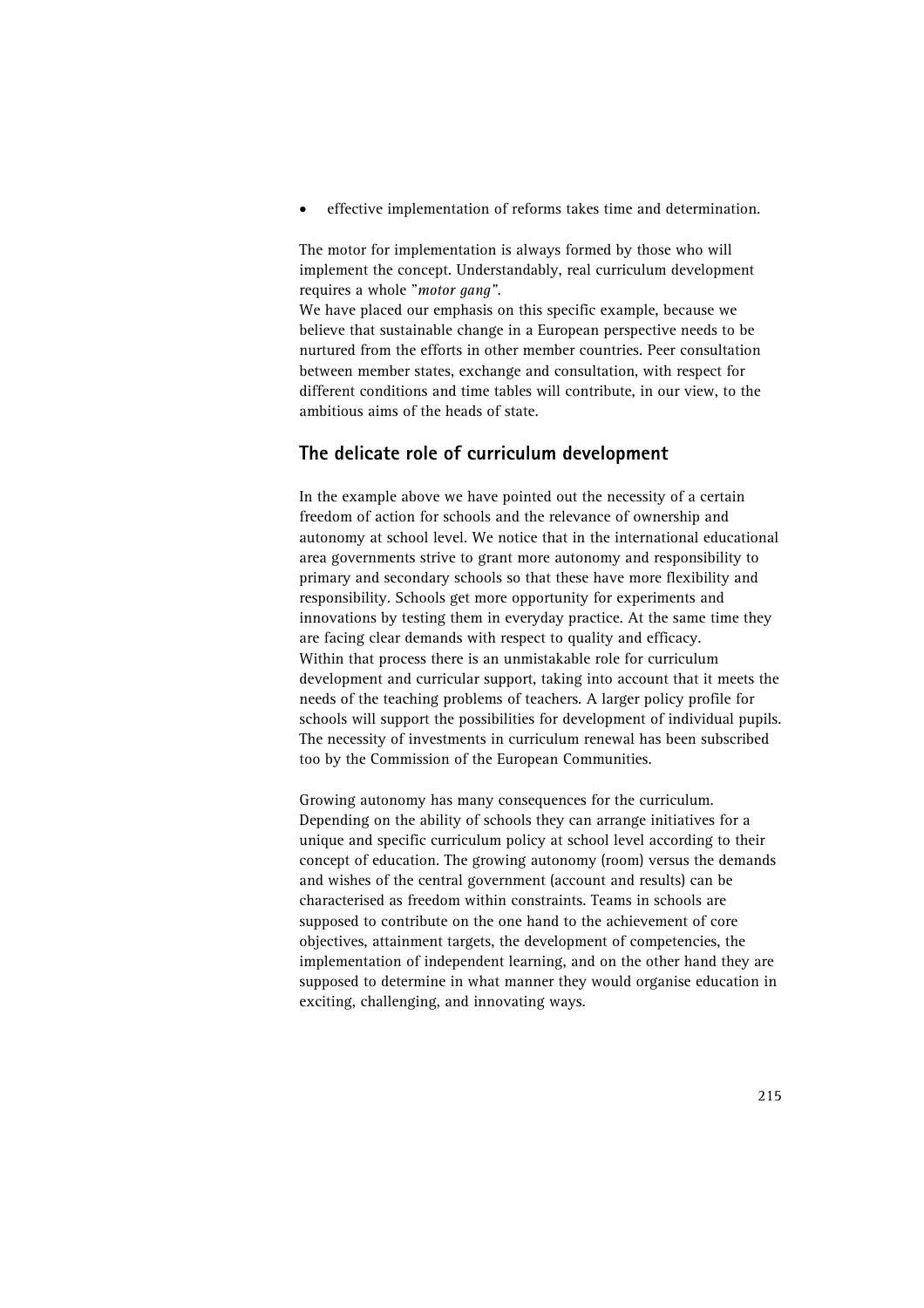Curriculum development can gain more meaning whenever it profiles itself as a continuous base for development at the various levels of education (macro - meso - micro). Besides that, curriculum development should be constantly aware of the practical relevance of its ambitions within each of the levels of operation. The Netherlands has an educational support system with national institutes. For curriculum development and support there is the Netherlands Institute for Curriculum Development (SLO). During its existence its position and tasks have changed. From a more or less central operating institute, SLO now supports school development at the base level.

SLO's work is aimed at contributing to school development in the areas of education contents and learning processes. SLO acts as a mediator between the government, determining the policy, and the schools that have to realise that policy. However, in this role SLO is not an extension of the government. On the contrary, SLO wishes to be a partner for schools in the area of conceptual quality improvement initiated by the government.

In a phase characterised by increasing interest, room for deregulation and an increase in autonomy, it appears that innovation policy is also initiated and valued by the schools themselves.

The mission, aims and strategy of SLO are largely determined by the innovation policy of the government and the policy and requests of the schools themselves. Nevertheless, other clients can also be served as long as the work concentrates on education contents, planning and learning processes.

SLO is aware of its role in the natural tension between the government (as the policy makers) and education, which is confronted with the results and/or demands of that policy. In this respect SLO mediates between two parties, who share the common objective to contribute to the improvement of the quality of education and the learning processes. In the working process SLO's main issue is the involvement of schools in development work.

Collaboration with schools in the process of curriculum development has always been the premise of the project activities taken up by SLO. Now the mission of SLO is changing from exclusively indirect support to direct support. The strategy of working in the environment of the school is now more fundamental than ever and more than ever, the teaching profession is at the heart of public interest in the matter. The teacher is the key person in the education processes and the changes that affect them. Recognition of these changes is the most important condition for continuous quality improvement in education. It is obvious that at this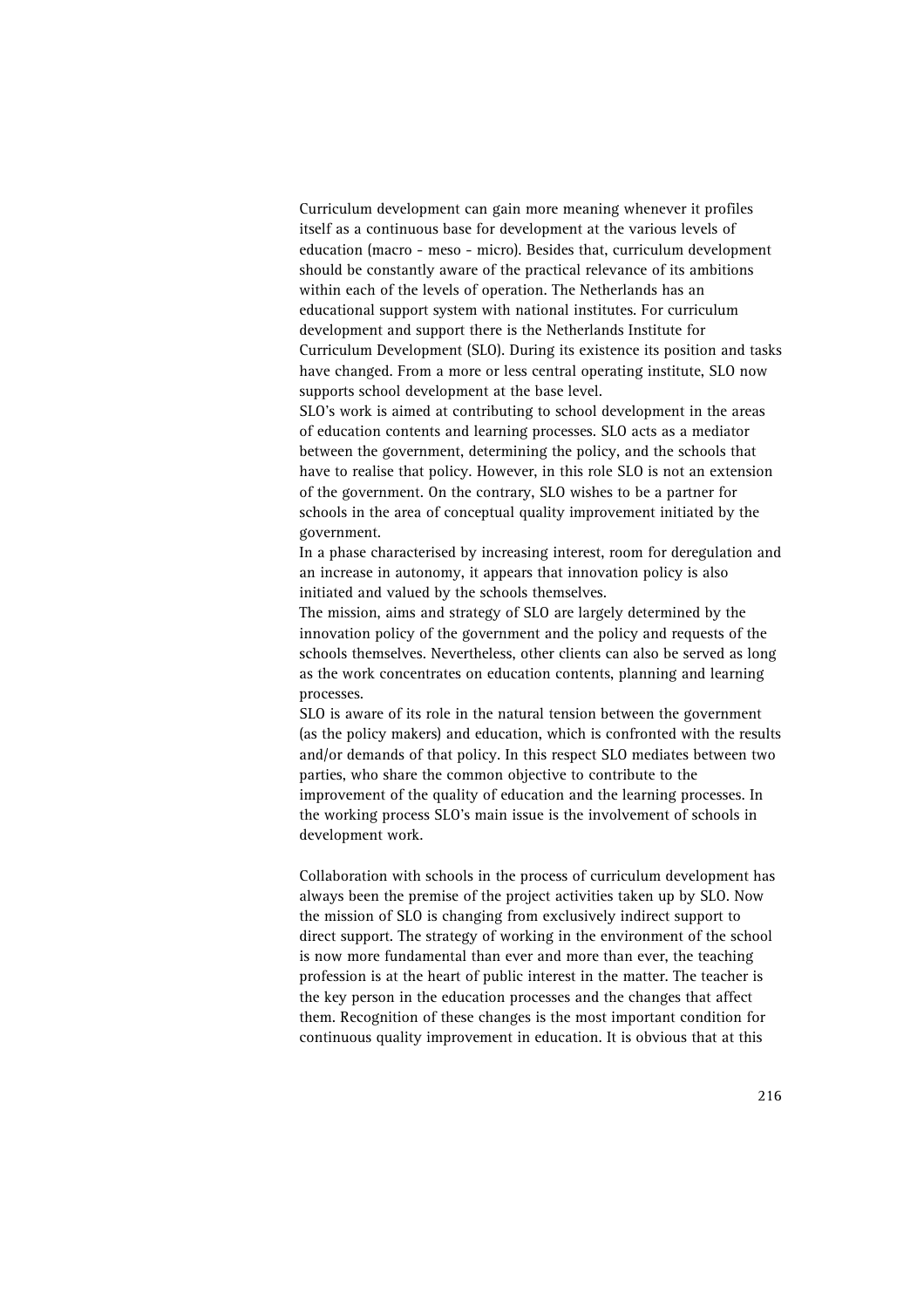moment considerable attention is being paid to the persisting problems concerning the management of education by managers and boards. All the same, education should be primarily associated with *the teacher*.

# **Why intended changes do not always succeed**

Despite good intentions and efforts not everything that starts with enthusiasm and motivation will succeed. This goes for knowledge development, as well as for the implementation of ideas, products and services. Different reasons can be given for the failure of the intended changes. It is good to have them in mind, especially from the perspective of the European attempts. For example:

- the intended changes were insufficiently conceptualised and it was not clear who was to benefit
- the change did not fit into the school practice and the ambition level was too high, causing teachers to lose their involvement
- the change did not link up with the current school practice and took place in isolation
- there was no adequate long-term support structure with professional coordination, that clarified the roles and responsibilities of teachers, developers and researchers who are working closely together in the school environment
- no implementation policy was formulated at school level, so that everything revolves around the teacher
- the nature of the concept was insufficiently defined in terms of behaviour; continuous interpretations irritated the process
- there was insufficient interest for the subject by pupils and parents and therefore vital support was absent.

More reasons can be added to which implementation research can make a fundamental contribution. It remains curious however that so little is learned from the disappointments and failures of operations throughout the world. Perhaps it is time to have a thorough analysis of the highs and lows of innovations and to ask ourselves the question how realism and pragmatism can be connected to the necessary inspiration of ideals.

# **Globalisation or glocalisation**

In the future internationalisation or sustainable globalisation will continue to change our economic, cultural, political and educational structures. It is not unthinkable that the states will gradually lose their present functions,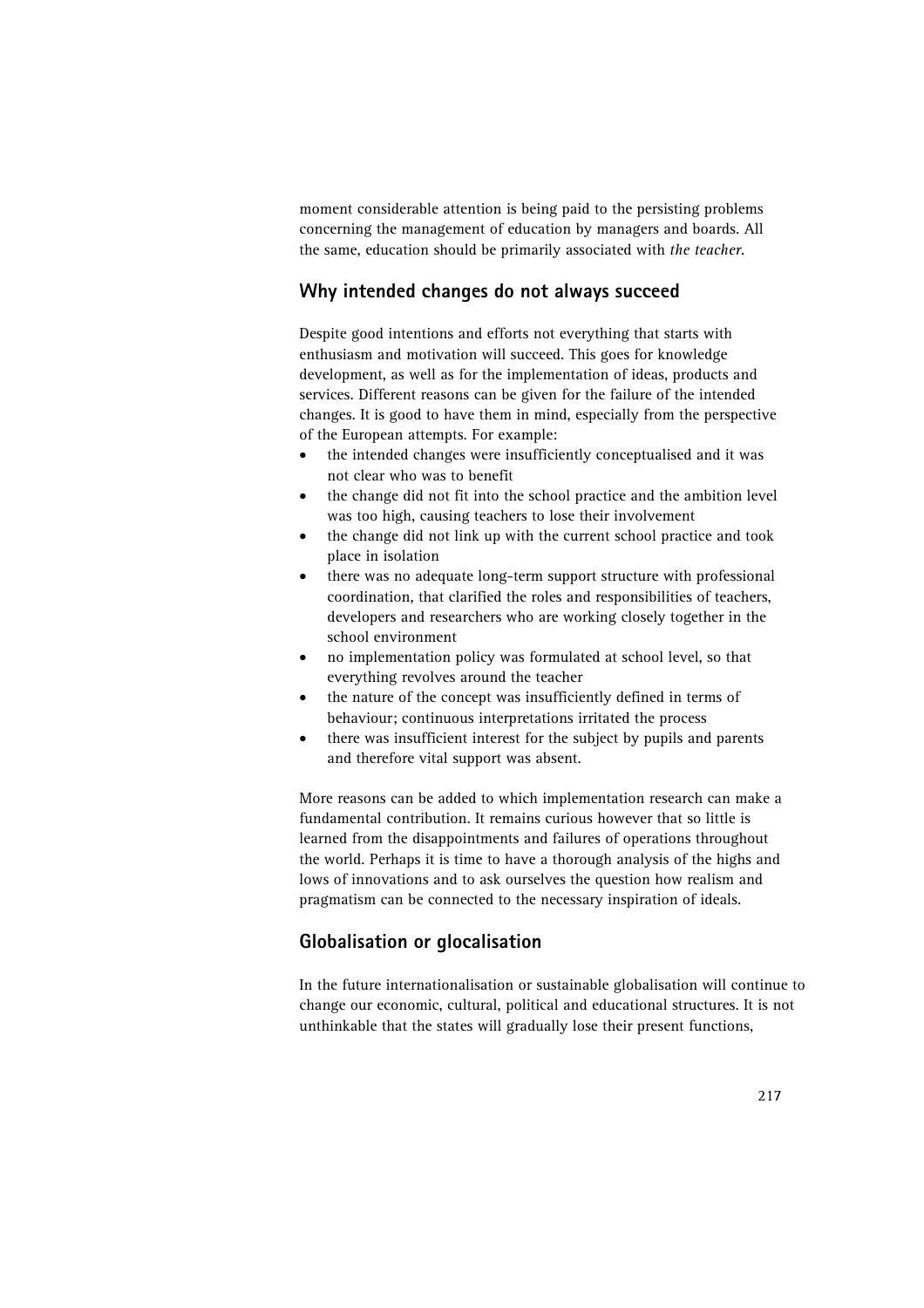because education systems grow towards one another. Obviously, learning from one another already existed before the acceleration of globalisation. Expertise was concentrated in international organizations, such as UNESCO, the OECD, the World Bank and in international expert forums. The idea to develop international standards was strongly advocated by the OECD. European networks of experts for research and development are also open to a development process aiming at common quality indicators for school subjects. Organizations such as the Consortium of Institutions for Development and Research in Education (CIDREE) and The Standing International Conference of Central and General Inspectorates of Education (SICI) produce system reviews, comparisons and evaluations, by means of indicators and instruments. They also develop common visions on curriculum aspects, exchange practical examples and participate in collaborative projects. We observe that the ministries of different states increasingly adapt their education policies according to the results of international comparative research (see TIMMS, an international comparative study into learning results in mathematics and the exact sciences).

At the same time, however, regions promote and advance their own cultural identity and they demand political recognition and economic protection. The local prevails over the universal and the parties involved consider the preservation of the own language, morals and habits to be more essential than a common national culture. This will lead to communities within communities, which do not always welcome "strangers".

Of course, there are also teachers who would like their pupils to experience mutual dependency of *"there and here"* and point out the differences and similarities between *"far away and nearby"*. (This is also called the educational principle of globalisation versus glocalisation).

The states will have to anticipate decentralized forces and in the long run they will not be able to put themselves forward as the keepers of a unified culture. The multi-ethnic society, consisting of a large variety of cultural minorities, will develop itself further and further. At the same time political and social groups will try to enforce a new nationalism, at the expense of a just and humane society. It is also a task and responsibility of education to create a pedagogically and ethically responsible climate in the institution of the school. In addition they should offer a physically and mentally safe environment, enabling students to fully develop their talents.

#### **Discussion**

European self-awareness and a clear vision on shared ambitions and values in the field of education is an important step towards a common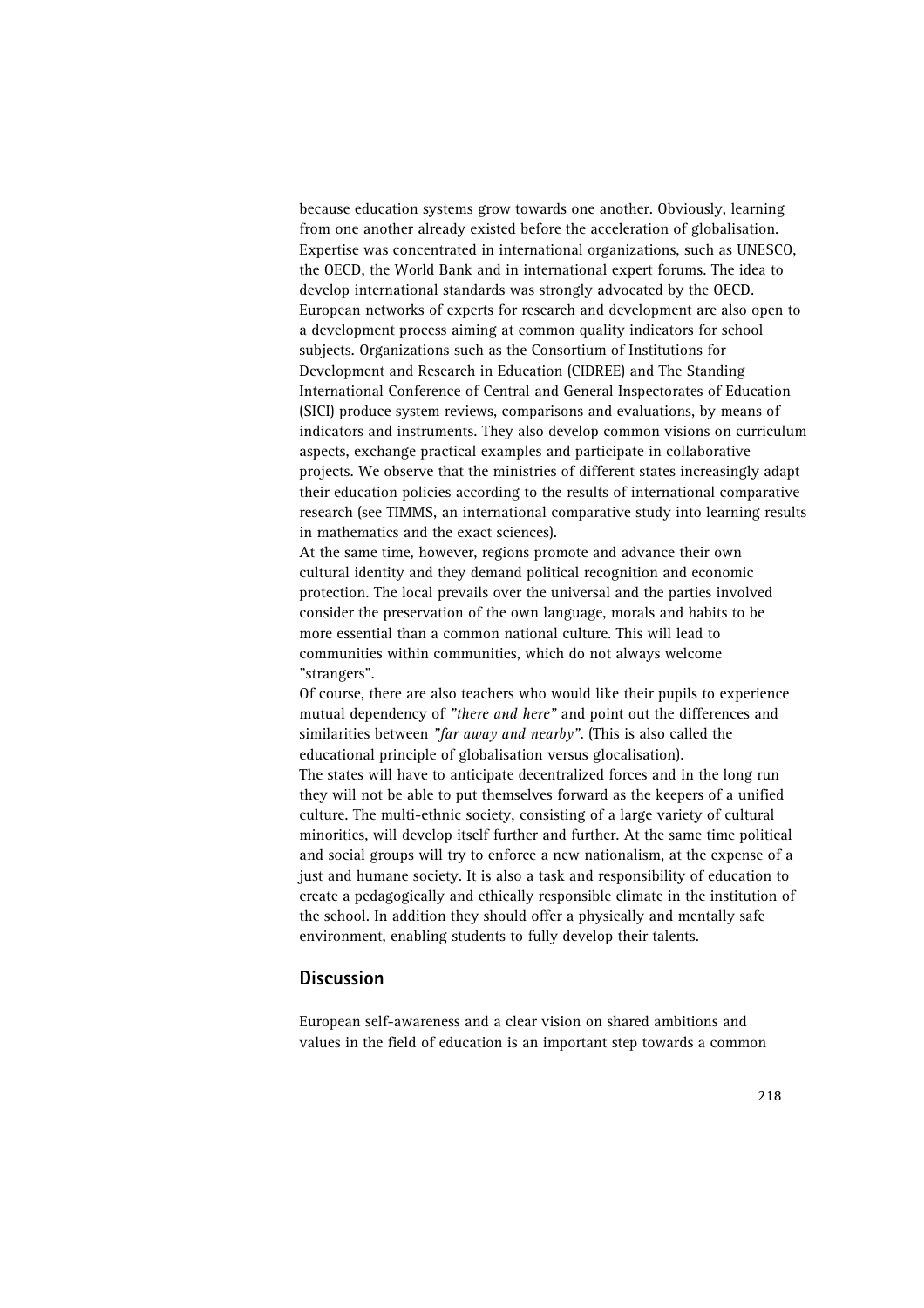policy. There are many important issues to discuss and to bring forward. A structured debate is a basic condition for understanding and cooperation. It is encouraging that the heads of state and ministers of education put so much emphasis on educational matters as they do. Willingness to cooperate is a premise for success, but not the only one. The collective ambition should be embedded in or be surrounded by a variety of provisions that guarantee real opportunities to still unexpected solutions.

In our view the contemporarily approach that focuses on the extension of the knowledge economy and a better accessibility to education for larger groups has its benefits, but it is also a focus, with attendant risks, of much narrower views. The chosen triangle approach or interdependent relations between goal setting, the development of a knowledge society and economic growth is basically number and criterion driven and depends on a constant comparison of data originated in different contexts. This can easily lead to a biased result. The view on values or the "Weltanschauung" that speaks from the chosen approach might be more influential on a possible common education strategy. It can be questioned in what way the approach will lead to shallowness instead of a valuable influence by knowing and appreciating the richness of diversity. European member states vary in historical, ethical, psychological, ideological, cultural, economical and social perspective. The development of an education system is closely related to the development of nations and therefore has a specific structure and character. People in the member countries are shaped by their backgrounds, just as they contributed to the specific development or nature of their nation. Diversity is in that respect more an enrichment than a problem. Diversity is the challenge or motivation for discovery, for curiosity. In our opinion one of the corner stones of European education policy should be to cherish such diversity and to make it tangible and understandable. We refer in this respect to Elliot Eisner (1998), from Stanford University, when he talks about the kinds of schools we need. Eisner states that the mission of successful schools is decidedly not to bring everyone to the same place but, rather, to increase the variance in performance among students while escalating the mean for all. The reason is that the cultivation of cognitive diversity is an excellent way of creating a population better able to contribute uniquely to the common weal.

By saying this we do not mean to say that there are no common aspects in the curriculum. The development of education systems and their corresponding curricula in Europe has not been so autonomous that we could not discover common features.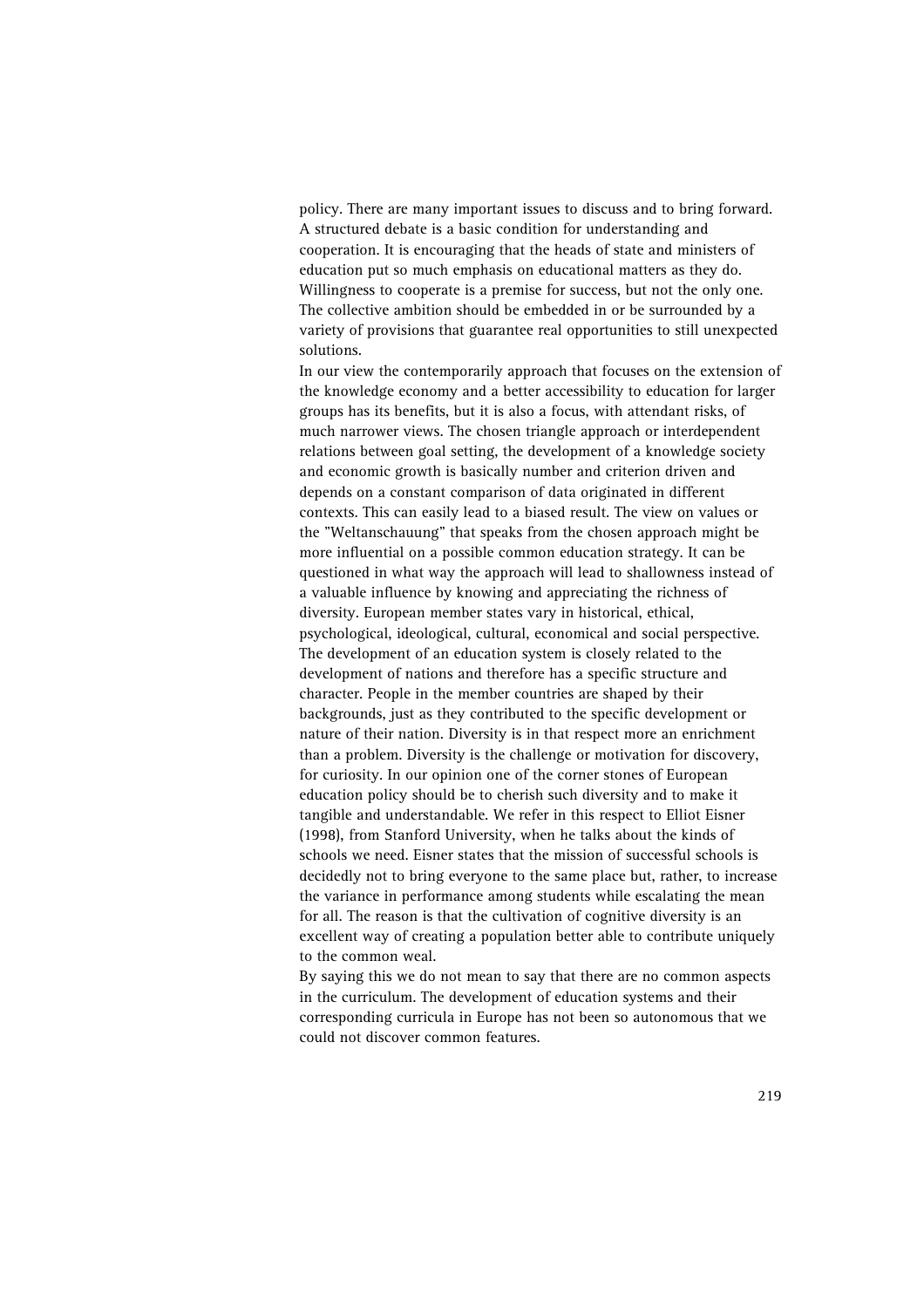Another cornerstone of the European debate should be an ongoing questioning of the innovative architecture of the education system. In this system expectations and demands of  $21<sup>st</sup>$  century society should assume priority, instead of the constant repair of an insufficient relict from the past decade. In other words: if Europe really wishes to realise its ambitions, it has to do better than come up with old answers to new questions.

Thus, we should reconsider the traditional ways of year grouping in most of our schools, related to a curriculum that is focused at the non-existing average pupil.

We should also look at meaningful coherence in the curriculum, instead of persisting in the traditional and not very motivating atomic subject structure.

We also assert that the focus of European education policy should not be constantly in the competitive stance of how to score better than your neighbour country in an international survey on a specific area. We prefer to see education policy as a mutual endeavour in the context of a European education area, and not as an arena.

We think that education policy should focus on the challenge of how to improve the motivation of pupils in European schools, for instance by taking them more seriously than we apparently do and by giving them a more explicit role in curriculum decisions. At the core, pupils are responsible for their own development and if we assent to this statement then the pupils' role cannot be neglected.

European education policy that is focused more on equalization instead of dealing with diversity is not a productive paradigm, and is in that sense contradictory to the formulated ambitions of the leaders of state and government.

Besides the formulated ambitions of the European Commission, we should reconsider the conditions of change. Recently we noticed in Europe how difficult and expensive it was to convert to a single monetary unit. That relatively simple aspect of European unification suffered a lot of resistance, cost a tremendous amount of money and required a sophisticated organisation in all countries. And we are only talking about currency! Reshaping an educational system, and that is what we really want, if we take the formulated ambitions seriously, is quite another challenge. In the Netherlands we have experienced how difficult it is to introduce a new learning strategy in upper secondary education, called the "studiehuis" (study house). We strongly believe that the educational ideas and the underlying opinions about how pupils learn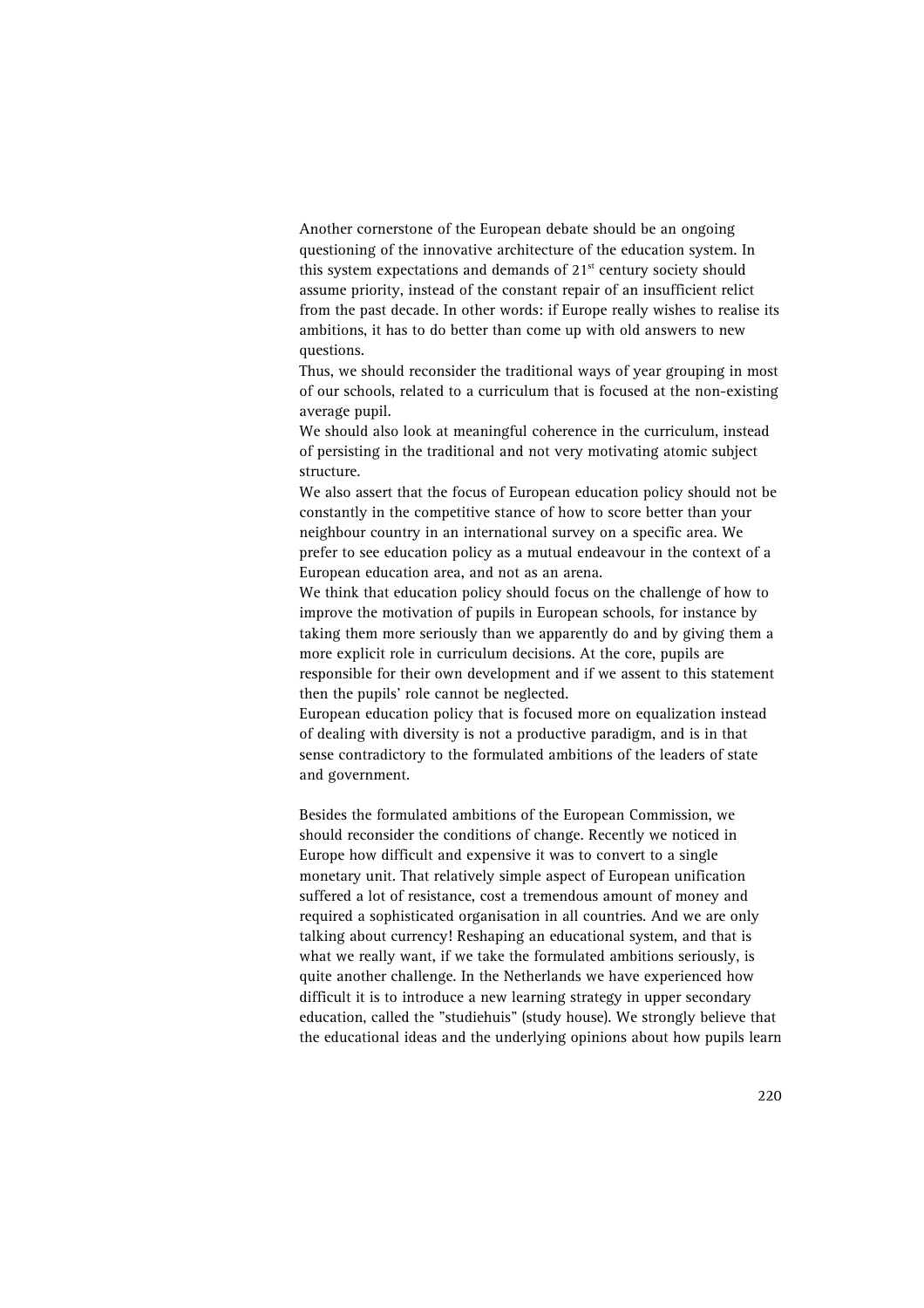are, in the "studiehuis" concept, valuable. The implementation however has not been a great success so far, which in our view is due to insufficient facilities and underestimation of the complexity of the concept.

When we look at the European strategy aimed at a common education policy - a much wider ambition than the example we gave before - we cannot ignore the fact that the strategy of soft open coordination is a vulnerable instrument. Change should be facilitated with proper budgets related to the breadth of the ambitions and supported by the commitment of the people involved. People however, as we have learned from Fullan, can also be the main obstacles in processes of change. In our opinion the pursuit for excellent European education should not, or not only, be built on a foundation of undoubtedly well-intentioned indicators and benchmarks, developed and elaborated in settings far

away from the place where education takes place, but in the readiness of a fundamental debate about toppling our traditional thinking about education. In the first CIDREE-yearbook (Letschert, 2001) we spoke about "Turning the perspective". This turning process starts with the basic question: What kind of people do we really like to be?, instead of: What economy do we want to create? If we want to persist with indicators, it would be better to find answers to questions such as: How meaningful is education for those for whom we develop it? Does it inspire teachers and pupils? Does it contribute to the competency of pupils to think creatively? And finally: Does it add value to our lives? That last question is in fact, or should be, the driving force in the European education process. An economic perspective is included in the answers, as are the perspectives of ethics, cultural heritage, social cohesion and the meaning of life.

The Lisbon ambition to become the most competitive and dynamic knowledge-based economy in the world should not be interpreted as a unilateral economically driven aim. We are not really interested in a debate about the aspects of a  $\epsilon$ uropean curriculum. We rather want to focus on the European dimension in cooperative and meaningful educational development and curriculum exchange. This is an ongoing process that will not stop at some fixed future date. It is a process that follows the development of people, their thinking, the trends in society, the economic perspectives of nations, but most of all the beliefs of people. In this process you need constantly to find new balances in curriculum questions on issues like:

- generic versus context specific knowledge
- breadth versus depth in curricular coverage